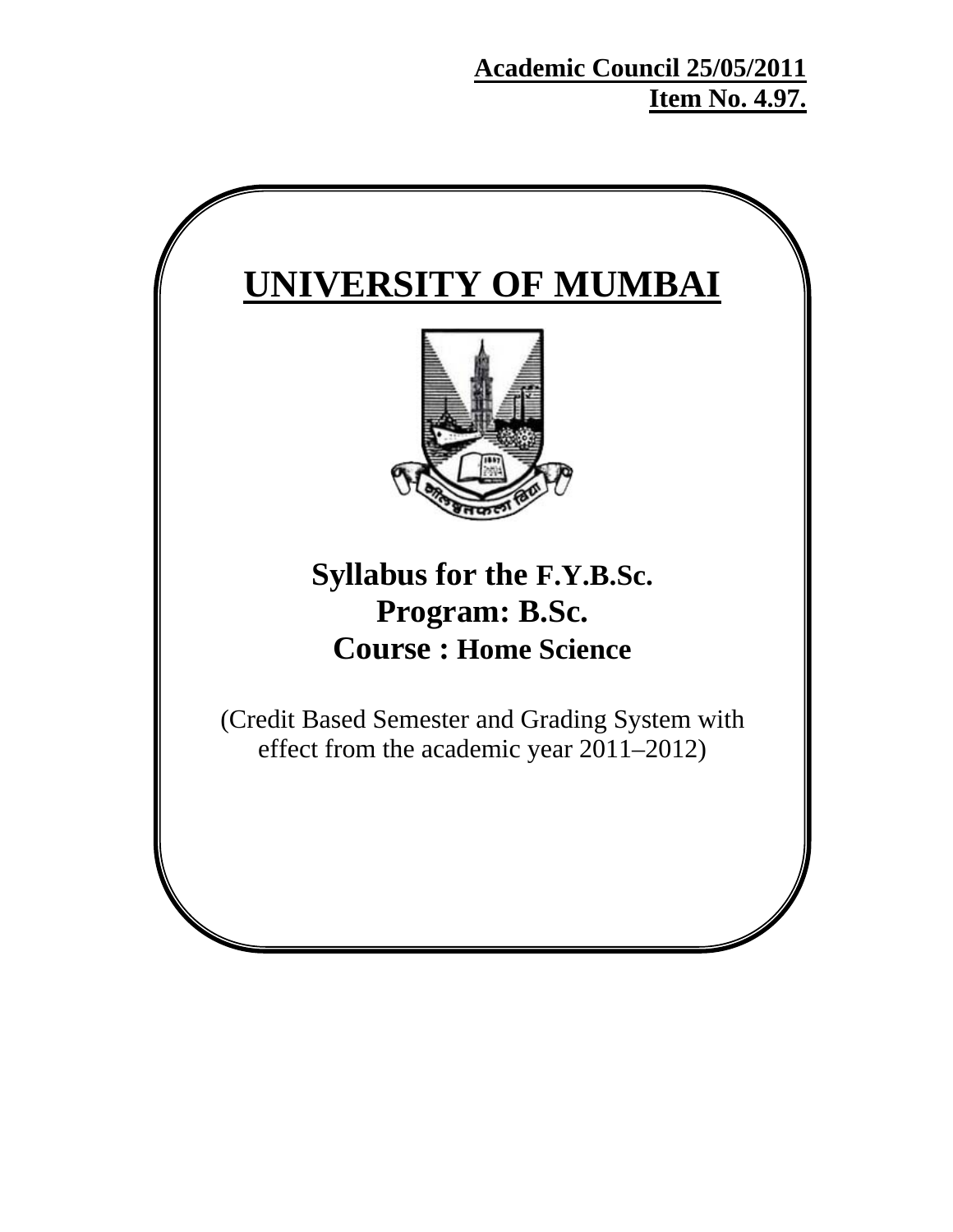| <b>COURSE</b>   | <b>TITLE</b>                                                     |                | <b>WORKLOAD</b>     |                | <b>NO. OF CREDITS</b> |
|-----------------|------------------------------------------------------------------|----------------|---------------------|----------------|-----------------------|
| <b>CODE</b>     |                                                                  | L              | P                   | T              | $\mathbf{P}$          |
| <b>USHS101</b>  | <b>Basic Nutrition</b>                                           | $\overline{2}$ |                     | 3              |                       |
|                 | Food Science                                                     | 3              |                     |                |                       |
| <b>USHS102</b>  | Textile & Fashion Technology<br>Paper I: Fibre to Fabric         | $\overline{3}$ |                     | 3              |                       |
|                 | Textile & Fashion Technology<br>Paper II: Psychology of Clothing | $\overline{2}$ |                     |                |                       |
| <b>USHS103</b>  | <b>Child Development</b>                                         | 3              |                     | $\overline{4}$ |                       |
|                 | <b>Adolescent Development</b>                                    | 3              |                     |                |                       |
| <b>USHS104</b>  | Principles of Design                                             | 3              |                     | 3              |                       |
|                 | <b>Consumer Education</b>                                        | $\overline{2}$ |                     |                |                       |
| <b>USHS105</b>  | - Foundation Course<br>•Computer Applications<br>(Value Added)   | $\overline{3}$ |                     | $\overline{2}$ |                       |
| USHSP101        | Group I:<br>- Food Science<br>- Principles of Design             |                | 3<br>$\overline{2}$ |                | 3                     |
| <b>USHSP102</b> | Group II:<br>- Children's Clothing                               |                | 3                   |                | $\overline{2}$        |
|                 |                                                                  |                |                     | 15             | 5                     |

## **SEMESTER I**

 **Additional fee will be charged for the Computer classes. Unless a student passes the Computer Examination the student will not get the credits of the said paper**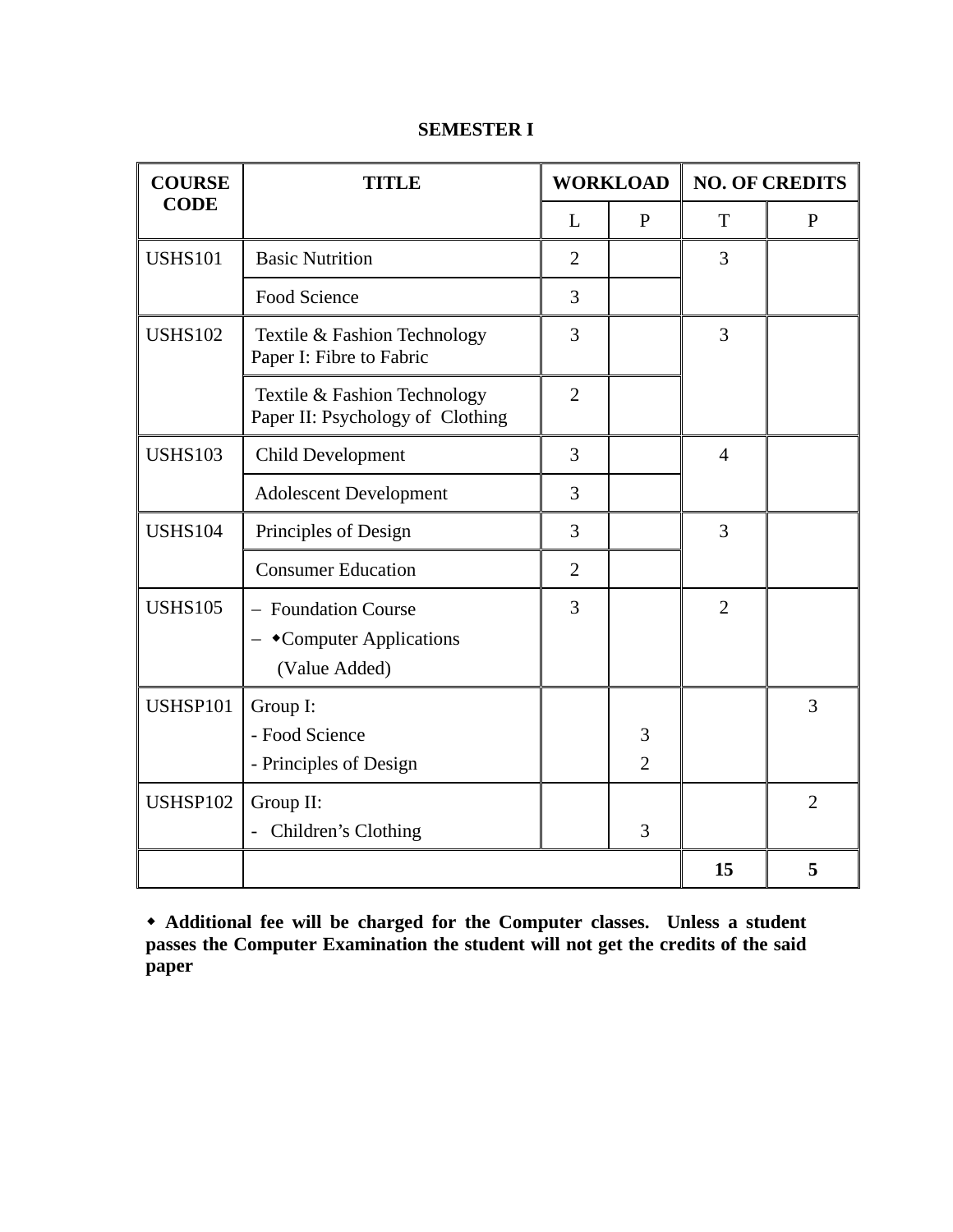| Course<br>Code |        | <b>Title of the Paper</b> | <b>Lectures</b><br>week | <b>Marks</b><br>allotted | <b>Credits</b><br>for the<br>paper |
|----------------|--------|---------------------------|-------------------------|--------------------------|------------------------------------|
| <b>USHS101</b> | Part A | <b>Basic Nutrition</b>    |                         | 75                       |                                    |
|                | Part B | <b>Food Science</b>       |                         | 100                      |                                    |

#### **Part A: BASIC NUTRITION**

#### **No. of Credits: 1**

#### **Objectives:-**

- 1. To enable students to understand the relation of nutrition to health.
- 2. To enable students to understand functions, sources, requirements and effects of deficiency of macronutrients.
- 3. To enable students to understand digestion, absorption and metabolism of macronutrients

| <b>Course Content:</b>                              |    |                                       | Lectures |
|-----------------------------------------------------|----|---------------------------------------|----------|
| Unit I:<br><b>Introductory Nutrition and Energy</b> |    |                                       |          |
|                                                     | А. | Definition of terms and Food Pyramids |          |
|                                                     | Β. | Energy                                |          |
|                                                     |    |                                       |          |
| Unit II:                                            |    | <b>Macronutrients</b>                 | 15       |
|                                                     | A. | Carbohydrates                         |          |
|                                                     | Β. | Lipids                                |          |
|                                                     |    | Proteins                              |          |

#### **References:**

Srilakshmi,B(2003) Nutrition Science New Age International Ltd.

Gopalan, c et al(2004)Nutritive value of Indian Foods NIN, ICMR, Hyderabad

ICMR(1998)Nutrient requirements and Recommended Dietary Allowances for Indians-A report of the expert group of the ICMR, NIN, Hyderabad.

Swaminathan, M.(1998)Essentials of Food and Nutrition.<sup>2nd</sup> edition, volume I&II Banglore Printing & Publishing,Banglore

Ramarao A.V.S.S.(1998) A textbook of Medical Biochemistry, New Delhi:UBS Guthrie, H. (1986)Introductory Nutrition,  $6<sup>th</sup>$  edition TimesMirror/Mosby college Publication.

Bamji, M.Praihad Rao,N.and Reddy,V.(Ed)(1996)Textbook of Human Nutrition. Oxford and TBH Publishing Co,Pvt,Ltd.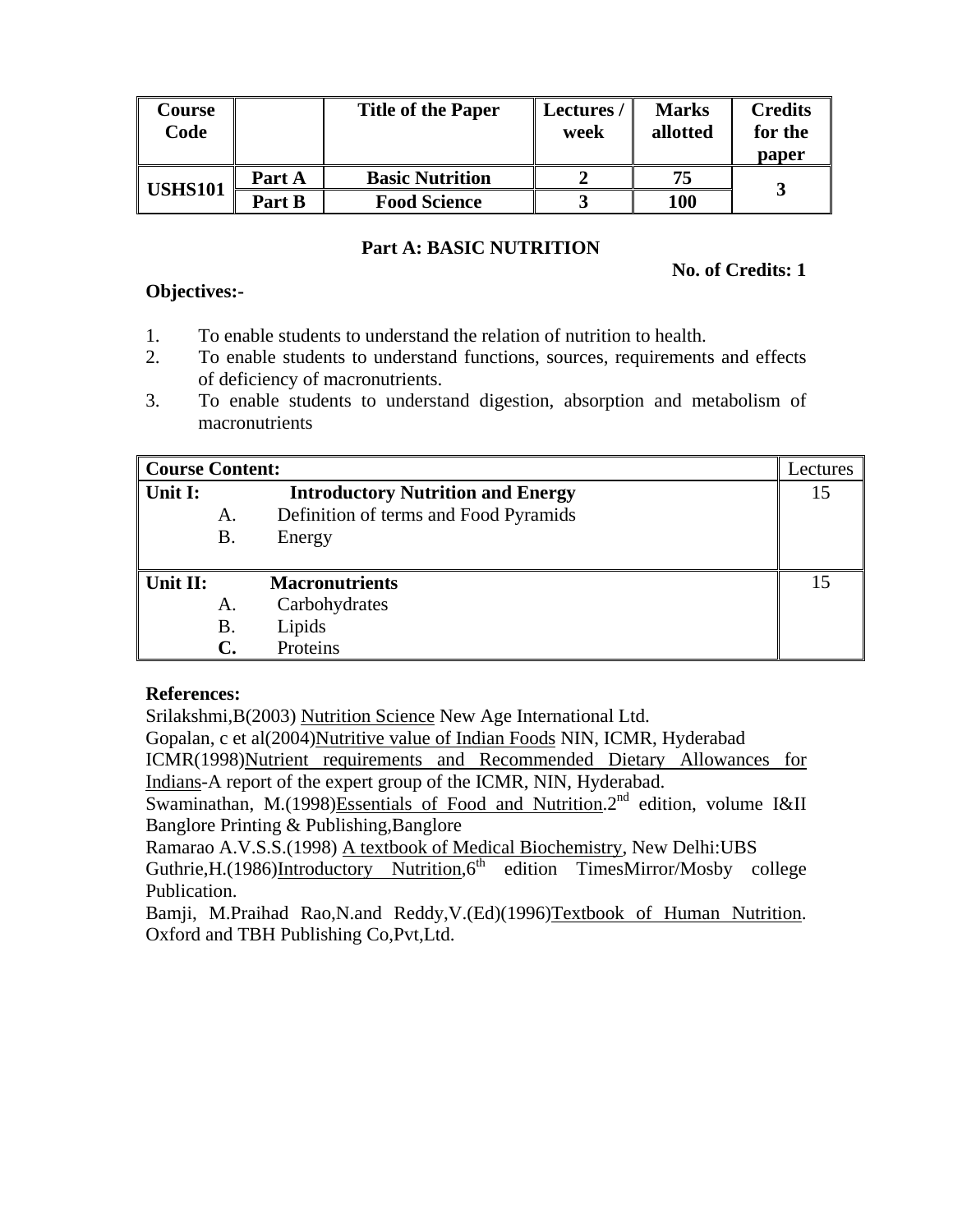#### **Part B: FOOD SCIENCE**

### **No. of Credits: 2**

#### **Objectives**

- 1. To acquire knowledge of various concepts of Food Science, its facts and principles
- 2. To develop the ability to select and apply the principles to practical situations.

| <b>Course Content:</b> |                 |                                                                                                                                                                                                                                                                       | <b>Lectures</b> |
|------------------------|-----------------|-----------------------------------------------------------------------------------------------------------------------------------------------------------------------------------------------------------------------------------------------------------------------|-----------------|
| Unit I:                | <b>A.</b><br>В. | <b>Concept of Food Science</b><br>Nutrition<br><b>Nutrients</b><br><b>Food Groups</b><br>Study of the classification, structure, composition, nutritive<br>value, selection and storage of the following<br>- Nuts, fats and oils<br>Sugars and artificial sweeteners | 15              |
| Unit II:               |                 | <b>Food Groups</b><br>Study of the classification, structure, composition, nutritive<br>value, selection and storage of the following<br>a. Cereals<br>b. Pulses<br>c. Vegetables and fruit                                                                           | 15              |
| Unit III:              |                 | <b>Food Groups</b><br>Study of the classification, structure, composition, nutritive<br>value, selection and storage of the following<br>a. Milk<br>b. Flesh foods – meat, fish, egg, poultry                                                                         | 15              |

#### Unit III: **References :**

Arora K. (1993). Theory of Cookery. New Delhi: Frank Bros. and Co. Bennion, M. (1975). Introductory Foods. New York:Mac Millan Publishing Co. Inc. Manay, N.S. (1995). Food Facts and Principles. New Delhi: New Age International Macwilliam M. (1980). Food Fundamentals. New York: John Wiley & Sane. Srilakshmi. B. (1997) Food Science. New Delhi:New Age Swaminathan, M. (1991). Food Science & Experimental Foods. Madras: Ganesh & Co.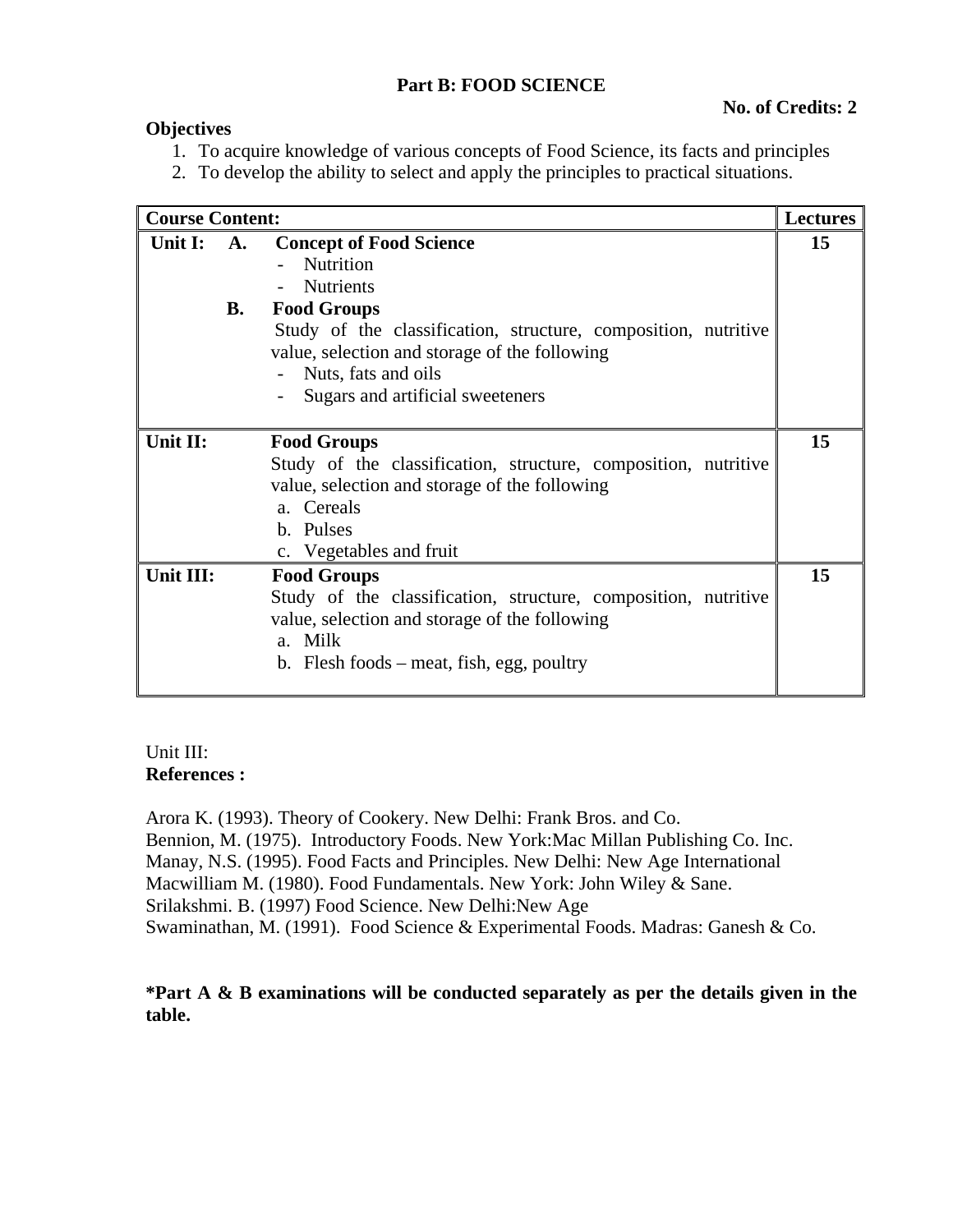| Course<br>Code |        | <b>Title of the Paper</b>                                                  | Lectures/<br>week | <b>Marks</b><br>allotted | <b>Credits</b><br>for the<br>paper |
|----------------|--------|----------------------------------------------------------------------------|-------------------|--------------------------|------------------------------------|
| <b>USHS102</b> | Part A | Textile & Fashion Technology –<br><b>Paper I Fibre to Fabric</b>           | 3                 | <b>100</b>               | 3                                  |
|                | Part B | Textile & Fashion Technology -<br><b>Paper II - Psychology of Clothing</b> | 2                 | 75                       |                                    |

#### **Part A: Textile and Fashion Technology – Paper I FIBRE TO FABRIC**

#### **No. of Credits: 2**

#### **Objectives:**

1. To introduce students to the basics of textiles and clothing.

2. To give an insight into the new developments in textiles and garments.

| <b>Course Content:</b>                                                               | <b>Lectures</b> |
|--------------------------------------------------------------------------------------|-----------------|
| Unit I: Fibers                                                                       | 15              |
| Introduction to textile fibers                                                       |                 |
| a. Classification of fibers                                                          |                 |
| Introduction to polymerization and molecular arrangement of fibers<br>$\mathbf{b}$ . |                 |
| Major Cellulosic fibers: Detailed study of Indian varieties, chemical<br>$c_{\cdot}$ |                 |
| structure, manufacturing processes, properties, uses and trade names of              |                 |
| Cotton, Jute, Flax                                                                   |                 |
| Unit II: Fibers: Detailed study of Indian varieties, chemical structure,             | 15              |
| manufacturing processes, properties, uses and trade names of                         |                 |
| Major Proteinic Fibers: Wool, Silk,<br>a.                                            |                 |
| b. Major Synthetic Fibers Nylon, Polyester, Acrylic                                  |                 |
| Unit III: Fibers: Detailed study of chemical structure, manufacturing processes,     | 15              |
| properties, uses and trade names of                                                  |                 |
| Regenerated fibers like Viscose Rayon, Acetate Rayon, etc<br>a.                      |                 |
| Minor Fibers: Brief study of other natural and synthetic fibers such as Hemp,<br>b.  |                 |
| Pina, Banana, Mohair, PVC, PVA, Elastomeric, Metallic, Glass, Carbon, etc.           |                 |
| Study of blends – blending, advantages, common blends and end uses<br>$\mathbf{c}$ . |                 |
| <b>Recent Developments</b>                                                           |                 |

#### **References:**

Ajgaonkar, D. B.(1998)**.** *Knitting technology*.Mumbai:Universal.pub.corporation

Corbman, B. P. (1985). *Textiles: Fibre to fabric*. (6<sup>th</sup> Ed.). New York: Gregg Division/McGraw Hill

Collier, B. J. and Phyllis, G. T. (2001). *Understanding textiles*. New Jersey: Prentice Hall. D'Souza, N. (1998). *Fabric care*. India: New Age International.

Hollen, N., Saddler, J., Langford, A.L. & Kadolf, S.J. (1988). *Textiles*. (6<sup>th</sup> Ed). New York: Macmillan.

Joseph, M. L. (1972). *Introductory textile science.* (2<sup>nd</sup> Ed.). New York: Holt, Rinehart and Winston.

Joseph, M..L. (1975). *Essentials of textiles.* New York: Holt, Rinehart and Winston.

Shenai, V. A. (1991). *Technology of textile processing*. Vol. 1. (3<sup>rd</sup> Ed.). India: Sevak.

Tortora, P.G. (1978). *Understanding textiles.* New York: Macmillan.

Wynne, A. (1997). *Textiles – the motivate series*. London: Macmillan Education.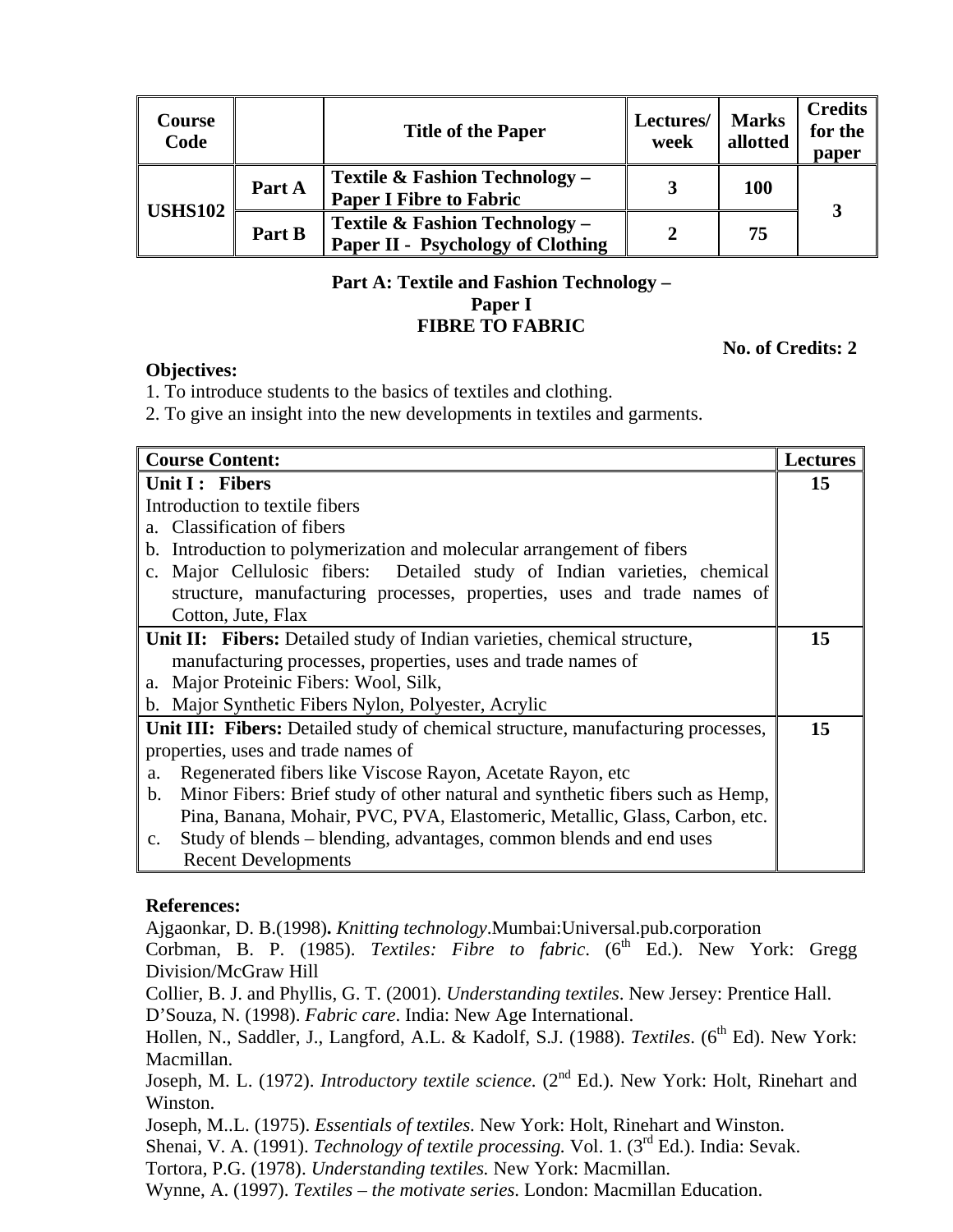### **Part B: Textile And Fashion Technology Paper II PSYCHOLOGY OF CLOTHING**

#### **No. of Credits: 1**

#### **Objectives:**

- 1. To understand the psychology of clothing.
- 2. To give an insight into the relationship between clothing and body physique, personality and factors affecting clothing behavior.

| <b>Course Content:</b>                                                   | <b>Lectures</b> |
|--------------------------------------------------------------------------|-----------------|
| Unit I:                                                                  | 15              |
| Origin & Theories of Dress and Adornment                                 |                 |
| Early Interest / Use                                                     |                 |
| Purpose for Dress – Modesty, Adornment, Protection and Utility           |                 |
| Clothing and Physical Self                                               |                 |
| Body Image and Social Ideals<br>$\bullet$                                |                 |
| <b>Bodily Traits and Social Influences</b><br>$\bullet$                  |                 |
| <b>Physical Attractiveness</b>                                           |                 |
| Physical Disabilities and appropriate clothing<br>$\bullet$              |                 |
| Selection of fabrics for various age groups and end uses including self- |                 |
| help features                                                            |                 |
|                                                                          |                 |
| Unit II:                                                                 | 15              |
| Clothing, Socialization and Concept of Self                              |                 |
| <b>Stages in Self Concept formation</b><br>$\bullet$                     |                 |
| Social Feedback                                                          |                 |
| Self Comparison                                                          |                 |
| <b>Self Perception</b>                                                   |                 |
| <b>Self Esteem</b>                                                       |                 |

#### **References:**

Kaiser S. B. (1985), *The Social Psychology of Clothing,* New York, Mac Millan Publishing Company.

Damhorst M. L., Miller K. A. & Michelman S. O. (2001), *The Meaning of Dress,* New York, Fairchild Publications.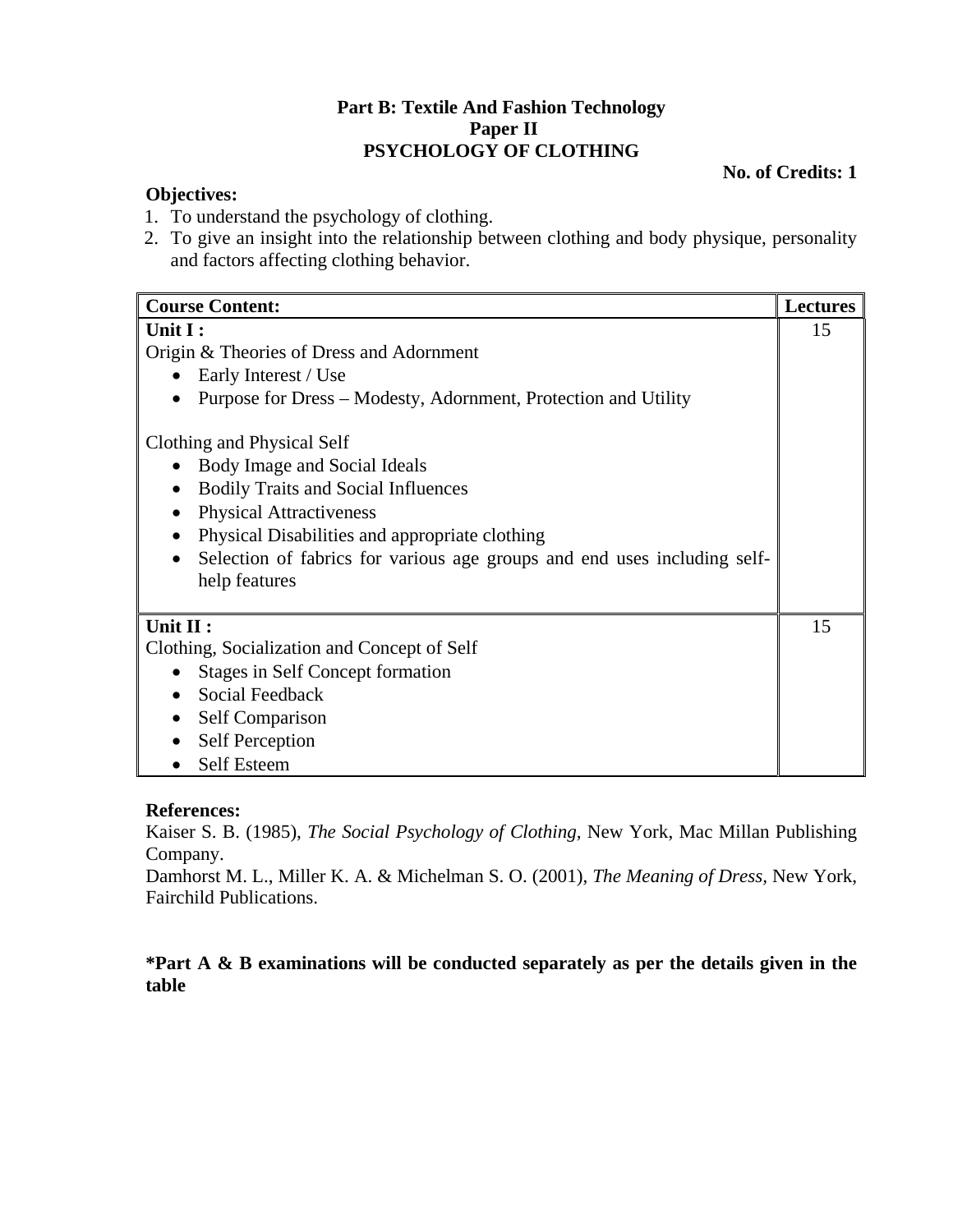| Course         |        | <b>Title of the Paper</b>     | Lectures/ | <b>Marks</b> | <b>Credits for</b> |
|----------------|--------|-------------------------------|-----------|--------------|--------------------|
| Code           |        |                               | week      | allotted     | the paper          |
| <b>USHS103</b> | Part A | <b>Child Development</b>      |           | <b>100</b>   |                    |
|                | Part B | <b>Adolescent Development</b> |           | 100          |                    |

#### **Part A: CHILD DEVELOPMENT**

#### **Objectives:** No. of Credits: 2

- 1. To impart basic knowledge on the principles and patterns of growth and development in children from conception through infancy.
- 2. To create an awareness of the various factors that influence and stimulate growth and development during this period.

|     | <b>Course Content:</b>                                                                                                                                      | <b>Lectures</b> |
|-----|-------------------------------------------------------------------------------------------------------------------------------------------------------------|-----------------|
|     | Unit I: Introduction; Theories of Child Development : Meaning of child                                                                                      | 15              |
|     | development and importance of understanding child development                                                                                               |                 |
| (a) | Principles of development                                                                                                                                   |                 |
| (b) | Factors influencing development (heredity and environment)                                                                                                  |                 |
| (c) | Erikson: Psychosocial development                                                                                                                           |                 |
| (d) | Freud: Psychosexual development                                                                                                                             |                 |
| (e) | Piaget: Cognitive development                                                                                                                               |                 |
| (g) | Kohlberg: Moral development                                                                                                                                 |                 |
|     | Unit II : Prenatal Development and Birth                                                                                                                    | 15              |
| (a) | Conception, miscarriages, abortion, genetic counseling                                                                                                      |                 |
| (b) | Diagnosis of pregnancy: signs, symptoms, tests                                                                                                              |                 |
| (c) | Reproductive technologies                                                                                                                                   |                 |
| (d) | Prenatal development and factors influencing prenatal development                                                                                           |                 |
| (e) | Stages of labour                                                                                                                                            |                 |
| (f) | Trends in childbirth (delivery)                                                                                                                             |                 |
| (g) | Complications in delivery                                                                                                                                   |                 |
| (h) | Multiple births                                                                                                                                             |                 |
|     | <b>Unit III : Infancy</b>                                                                                                                                   | 15              |
|     | (a) Infant: examination and assessment, characteristics, reflexes and sensory                                                                               |                 |
|     | capacities                                                                                                                                                  |                 |
|     | (b) Childcare: bathing, feeding (breast feeding, bottle feeding, supplementary                                                                              |                 |
|     | feeding, weaning), immunization                                                                                                                             |                 |
|     | (c) Physical development: milestones of<br>physical development,<br>infant                                                                                  |                 |
|     | stimulation/activities to promote physical development and sensory perceptual                                                                               |                 |
|     | development                                                                                                                                                 |                 |
|     | (g) Cognitive development: sensorimotor period, information processing, and                                                                                 |                 |
|     | methods to foster cognitive development                                                                                                                     |                 |
|     | (h) Language development: acquiring language, key signs of language development,<br>first words, and stimulation/activities to promote language development |                 |
| (i) | Psychosocial development: milestones of development, stimulation/activities to                                                                              |                 |
|     | promote psychosocial development                                                                                                                            |                 |

#### **References:**

Berk, L. (1996).Infants, children and adolescents.(2<sup>nd</sup> Ed.). Boston: Allyn& Bacon.

Dacey J.S.&Travers, J.F(2004).Human development Across the lifespan. New York: Tata McGraw Gallature, D.L., &Ozmun, J.C (2006). Understanding motor development: Infants, children, adolescents and adults. New York:Tata McGraw Hill.

Jaya,N.,&Narasimhan,S. (2005). Parenting Children below two years. India: Abacus Foundation. Kail,R.& Cavanaugh, J(2000) Human development-A lifespan view (2<sup>nd</sup> Ed) New York: Wadsworth Santrock, J. (2007). Children (11<sup>h</sup> Ed.). New York: Tata McGraw Hill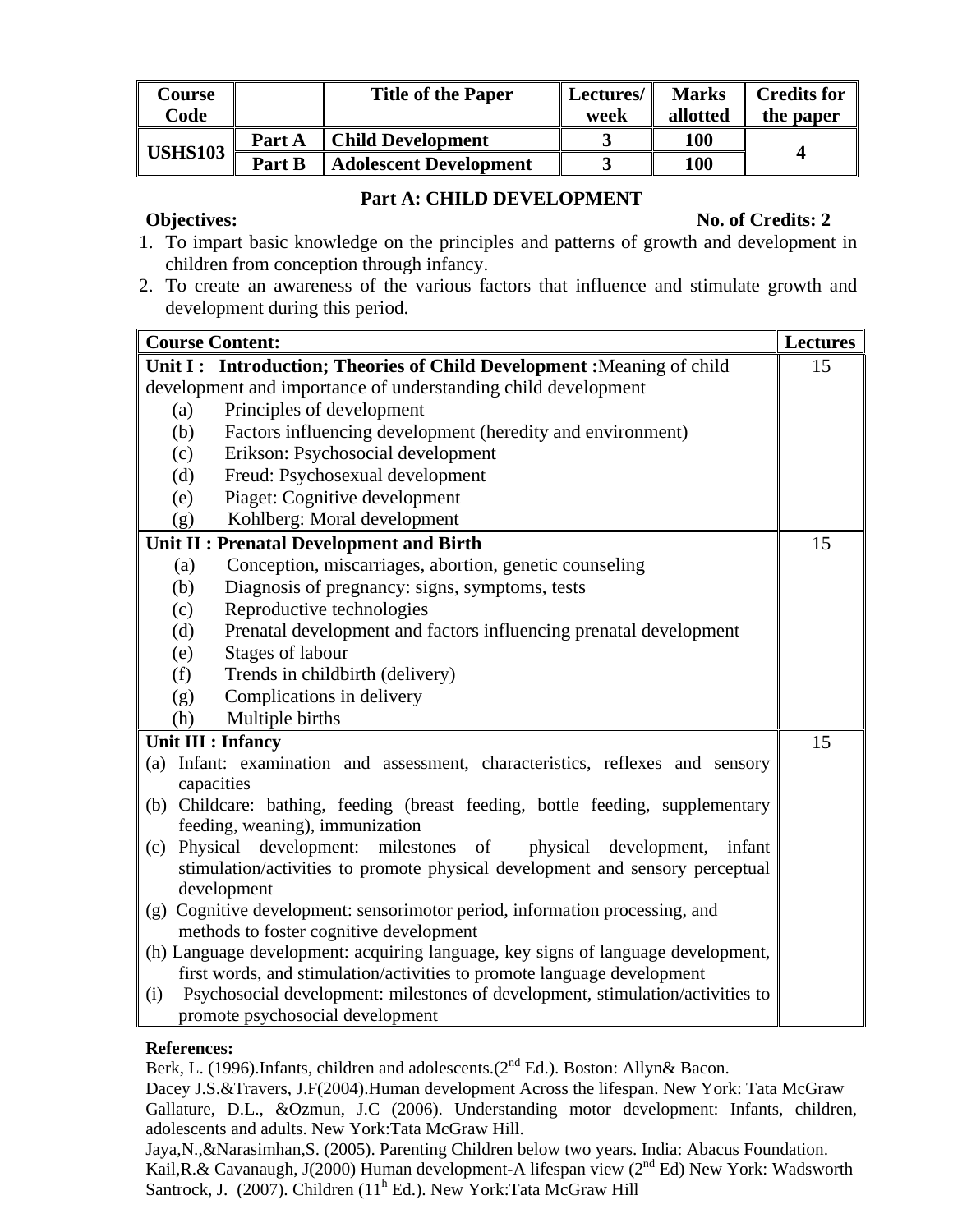### **Part B: ADOLESCENT DEVELOPMENT**

#### **No. of Credits: 2**

### **Objectives:**

- 1. To expose students to different aspects of adolescent development.
- 2. To sensitize students to the common challenges during adolescence.
- 3. To acquaint students with the various ways in which one can create well-being in adolescence.

| <b>Course Content</b> |                                                                                                                  | <b>Lectures</b> |
|-----------------------|------------------------------------------------------------------------------------------------------------------|-----------------|
| Unit I                | <b>Introduction, History, and Biological Development</b>                                                         | 15              |
|                       | (a) Historical perspective of the study of adolescents: early                                                    |                 |
|                       | history, stereotyping of adolescents, a positive view of                                                         |                 |
|                       | adolescence                                                                                                      |                 |
|                       | (b) Puberty: determinants, growth spurt, sexual maturation,                                                      |                 |
|                       | secular trends in puberty, pubertal timings and health care,                                                     |                 |
|                       | psychological dimensions                                                                                         |                 |
|                       | (c) Adolescent health a critical juncture: nutrition, exercise and<br>sports, sleep, leading causes of death     |                 |
|                       | (d) Exploring heredity and environment                                                                           |                 |
| Unit II               | <b>Cognitive and Moral Development</b>                                                                           | 15              |
|                       | (a) The cognitive development view : Piaget's theory, Vygotsky's                                                 |                 |
|                       | theory                                                                                                           |                 |
|                       | (b) The information processing view: mechanisms of change,                                                       |                 |
|                       | attention, memory, executive functioning (decision-making,                                                       |                 |
|                       | critical thinking, creative thinking, metacognition and self-                                                    |                 |
|                       | regulatory learning)                                                                                             |                 |
|                       | (c) Social cognition: adolescence egocentrism, perspective taking                                                |                 |
|                       | (d) Moral development: Piaget, Kohlberg, and Gilligan                                                            |                 |
|                       | (e) Moral personality                                                                                            |                 |
|                       | (f) Contexts of moral development: parenting, schools                                                            |                 |
| <b>Unit III</b>       | <b>Social and Emotional Development</b>                                                                          | 15              |
|                       | (a) Self: what is the self, multidimensionality, self-concept vs.                                                |                 |
|                       | self-esteem, theories (James, Cooley, Harter), characteristics                                                   |                 |
|                       | of an adolescent's self                                                                                          |                 |
|                       | (b) Identity: Erikson's identity vs. role diffusion, psychosocial                                                |                 |
|                       | moratorium, identity crisis, Marcia's four statuses of identity,                                                 |                 |
|                       | current perspective on identity development<br>(c) Emotions:                                                     |                 |
|                       | definition,<br>relationship<br>with<br>self-esteem,<br>adolescence as a period of storm and stress, hormones and |                 |
|                       | emotions, social aspects and emotions, emotional competence                                                      |                 |
|                       |                                                                                                                  |                 |

#### **References:**

Santrock, J. W. (2007). *Adolescence*. USA: Allyn & Bacon. Mehta, M. (2000). *Adolescent psychology*. Jaipur: Pointer.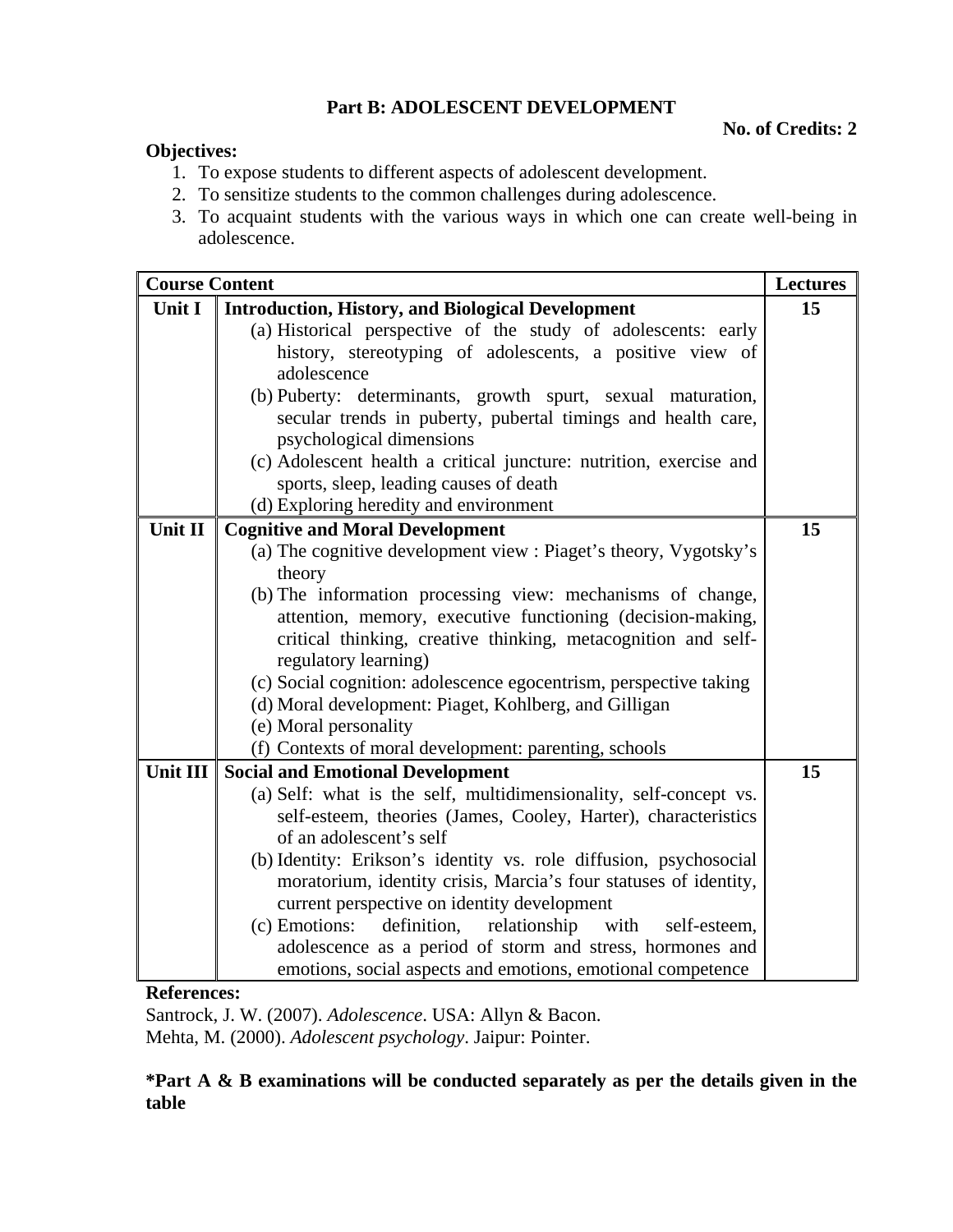| <b>Course</b><br>Code |        | <b>Title of the Paper</b>   | Lectures/<br>week | <b>Marks</b><br>allotted | <b>Credits for</b><br>the paper |
|-----------------------|--------|-----------------------------|-------------------|--------------------------|---------------------------------|
| <b>USHS104</b>        | Part A | <b>Principles of Design</b> |                   | 100                      |                                 |
|                       | Part B | <b>Consumer Education</b>   |                   | 75                       |                                 |

## **Part A: PRINCIPLES OF DESIGN**

## **Objectives** No. of Credits: 2

To enable students to:

- 1. understand the principles of Art and Design.
- 2. gain knowledge of the use of these principles in the field of Interior Design.

|          | <b>Course Content</b>                                                                    | <b>Lectures</b> |
|----------|------------------------------------------------------------------------------------------|-----------------|
| Unit I:  | <b>Introduction to Design</b>                                                            |                 |
|          | Good taste<br>$\bullet$                                                                  | 15              |
|          | Types of Design: Structural and Decorative                                               |                 |
|          | Objectives of Design: Function, beauty and Expressiveness                                |                 |
|          | Design Concept: Application                                                              |                 |
|          | <b>Elements of Design: Colour</b>                                                        |                 |
|          | Qualities of colour: hue, value and intensity                                            |                 |
|          | Colour Systems: Prang's Colour wheel, Munsell Colour System,<br>$\overline{\phantom{m}}$ |                 |
|          | Itten's Colour Star                                                                      |                 |
|          | Color schemes: Monochromatic & Complementary color schemes.                              |                 |
|          | Law of Background Area                                                                   |                 |
| Unit II: | <b>Other Elements of Design:</b>                                                         |                 |
|          | Line                                                                                     | 15              |
|          | - Types of Line: Straight and Curved                                                     |                 |
|          | - Illusion of Lines                                                                      |                 |
|          | - Emotional Significance                                                                 |                 |
|          | Form<br>$\bullet$                                                                        |                 |
|          | - Definition                                                                             |                 |
|          | - Classification: open $\&$ closed, positive and negative, foreground<br>and background  |                 |
|          | - Requirements of a good form                                                            |                 |
|          | Texture<br>$\bullet$                                                                     |                 |
|          | - Definition                                                                             |                 |
|          | - Types: visual, tactile                                                                 |                 |
|          | - Significance of Texture                                                                |                 |
|          | - Texture and Intensity                                                                  |                 |
|          | - Application                                                                            |                 |
|          | Light<br>$\bullet$                                                                       |                 |
|          | - Types of light: Natural and Artificial                                                 |                 |
|          | - Artificial: lighting systems                                                           |                 |
|          | - Emotional Significance                                                                 |                 |
|          | Space                                                                                    |                 |
|          | - Definition                                                                             |                 |
|          | - Classification: Open and Close                                                         |                 |
|          | - Application in Interiors                                                               |                 |
|          | Pattern                                                                                  |                 |
|          | - Definition                                                                             |                 |
|          | - Motifs: Naturalistic, Stylized, Abstract, Geometric                                    |                 |
|          | - Characteristics of a Good Pattern                                                      |                 |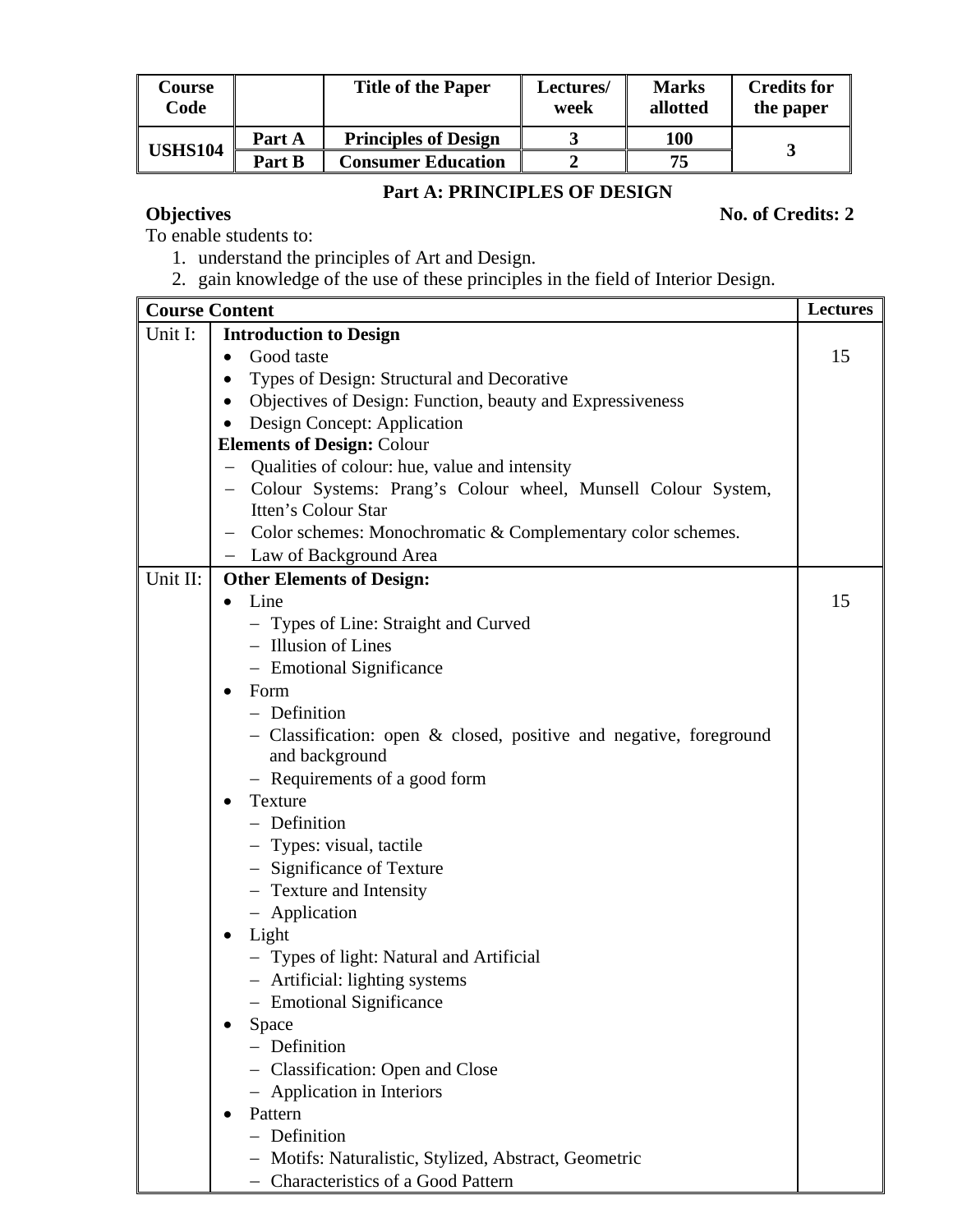| Unit III: | <b>Room Décor Accessories</b>                 |    |
|-----------|-----------------------------------------------|----|
|           | - Definition                                  | 15 |
|           | - Types of Accessories                        |    |
|           | - Factors affecting the Choice of Accessories |    |
|           | <b>Furniture</b>                              |    |
|           | - Brief history of Furniture Design           |    |
|           | - Factors influencing Selection of Furniture  |    |
|           | <b>Landscape Gardening</b>                    |    |
|           | - Areas that can be used                      |    |
|           | - Principles to be followed                   |    |
|           | <b>Flower Arrangement</b>                     |    |
|           | Basic types of arrangements                   |    |

## **References:**

- Allen. P. S. (1985). Beginnings of Interior Environment (5th Ed), Macmillan Publishing Co. London.
- Bhatt. P. & Goenka S. (2001); Foundation of Art & Design (2nd Ed). Lakhani Book Depot. Mumbai
- Cliffton C., Mogg & Paine. M. (1988). The Curtain Book. Reed International Books. New York.
- Craig. H. T. (1987). Homes with Character. Glencoe Publishing Co. Inc. U.S.A.
- Gilliat M. (1986). The Decorating Book. Library of Congress Cataloguing Publications, Great Britain.
- Lewis E. L. (1980). Housing Decisions, The Good Heart, Willcox Co. Inc. Great Britain.
- Seetharaman. P. & Pannu. P. (2005). Interior Design & Decoration. First Edition, CBS Publishers & Distributors. New Delhi.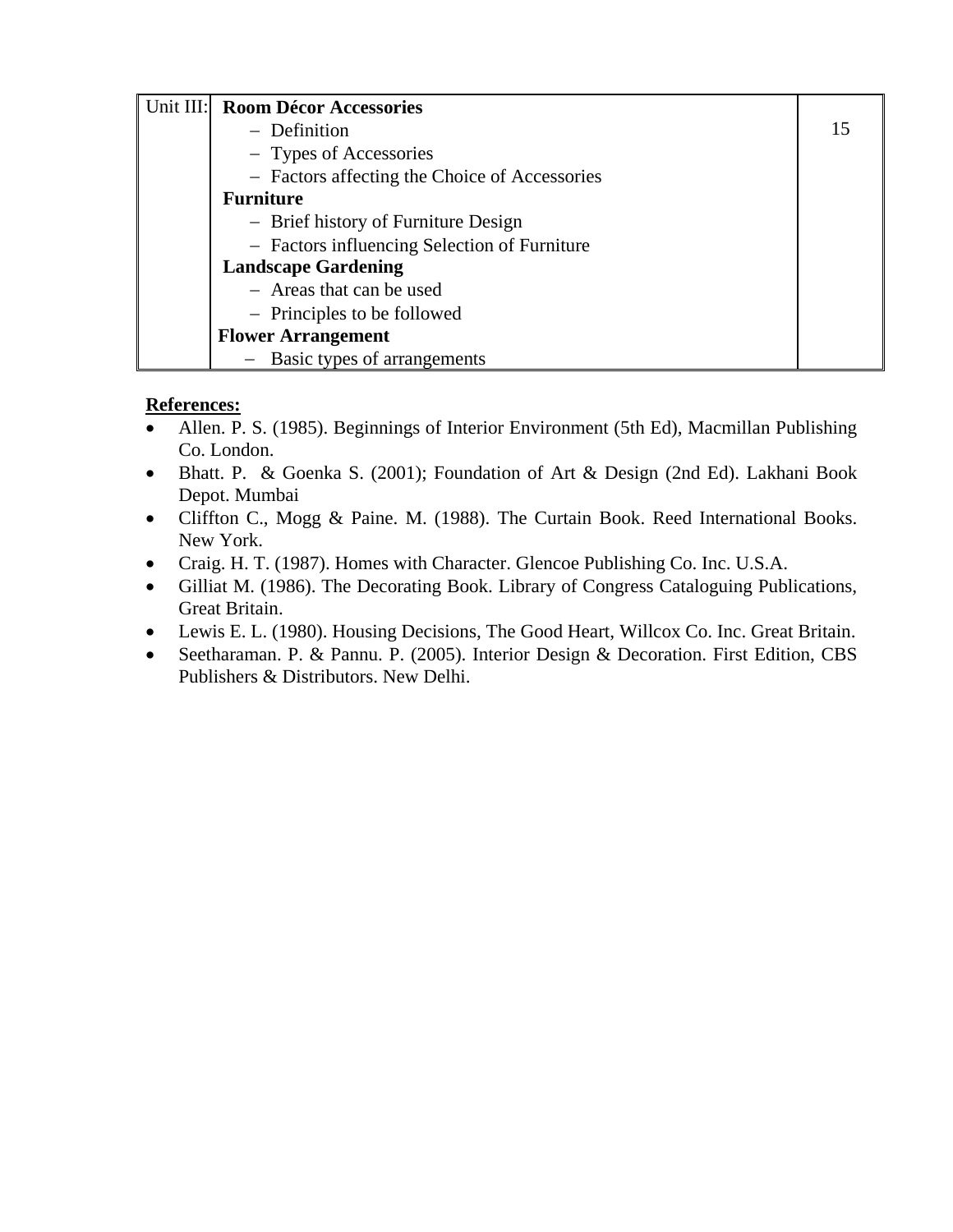## **Part B: CONSUMER EDUCATION**

### **Objectives:** No. of Credits: 1

- 1. To highlight the importance of Consumer Education
- 2. To increase awareness in the students about the malpractices prevalent in the Market.
- 3. To empower students with the knowledge of Consumer Rights and Responsibilities

|          | <b>Course Content:</b>                                                           | <b>Lectures</b> |  |  |  |  |
|----------|----------------------------------------------------------------------------------|-----------------|--|--|--|--|
| Unit I:  | <b>Introduction</b>                                                              | (15)            |  |  |  |  |
|          | Definition<br>$\bullet$                                                          |                 |  |  |  |  |
|          | Basic terms & concepts<br>$\bullet$                                              |                 |  |  |  |  |
|          | The consumer movement in India<br>$\bullet$                                      |                 |  |  |  |  |
|          | - Objectives                                                                     |                 |  |  |  |  |
|          | - A brief history                                                                |                 |  |  |  |  |
|          | Consumer rights and responsibilities                                             |                 |  |  |  |  |
| Unit II: | <b>Buying Aids</b>                                                               | (15)            |  |  |  |  |
|          | <b>Consumer Decision Making</b><br>$\bullet$                                     |                 |  |  |  |  |
|          | - Definition                                                                     |                 |  |  |  |  |
|          | - Process of decision making                                                     |                 |  |  |  |  |
|          | Grading and standardization<br>$\bullet$                                         |                 |  |  |  |  |
|          | - Definition                                                                     |                 |  |  |  |  |
|          | - Types                                                                          |                 |  |  |  |  |
|          | - Advantages                                                                     |                 |  |  |  |  |
|          | Standardization / Certification marks<br>$\bullet$                               |                 |  |  |  |  |
|          | <b>Branding</b><br>$\bullet$                                                     |                 |  |  |  |  |
|          | - Definition                                                                     |                 |  |  |  |  |
|          | $-$ Types                                                                        |                 |  |  |  |  |
|          | - Advantages                                                                     |                 |  |  |  |  |
|          | Labeling<br>$\bullet$                                                            |                 |  |  |  |  |
|          | - Definition                                                                     |                 |  |  |  |  |
|          | $-$ Types                                                                        |                 |  |  |  |  |
|          | - Advantages                                                                     |                 |  |  |  |  |
|          | Promotion of products by manufacturers<br>$\bullet$                              |                 |  |  |  |  |
|          | - Packaging - Definition, types of packaging, Packaging materials,<br>Advantages |                 |  |  |  |  |
|          | - Promotion Mix - Publicity, Personal selling, sales promotion,<br>Advertising   |                 |  |  |  |  |

### **References:**

- Sherlekar S.A. (1990) Trade Practices & Consumerism, Bombay Himalaya Publishing House
- Sethi M. and Seetharaman P. (1994). Consumerism A growing concept, New Delhi, Phoenix Publishing House
- Kumar N. (1999) Consumer Protection in India. New Delhi, Himalaya Publishing House
- Meller R.L. and Staffrod A.D. (2001). Economic Issues for Consumers, California, Belmond Woodworth Publishers
- Sarkar A. (1989). Problems of Consumers in Modern India. Discovery Publishing House, Mumbai
- Antony M.J. (1990) Consumer Rights, Hind Pocket Books, New Delhi
- Stock M. & Harrison F. (1990) The consumer's Handbook
- Hennerwood Publications, Great Britain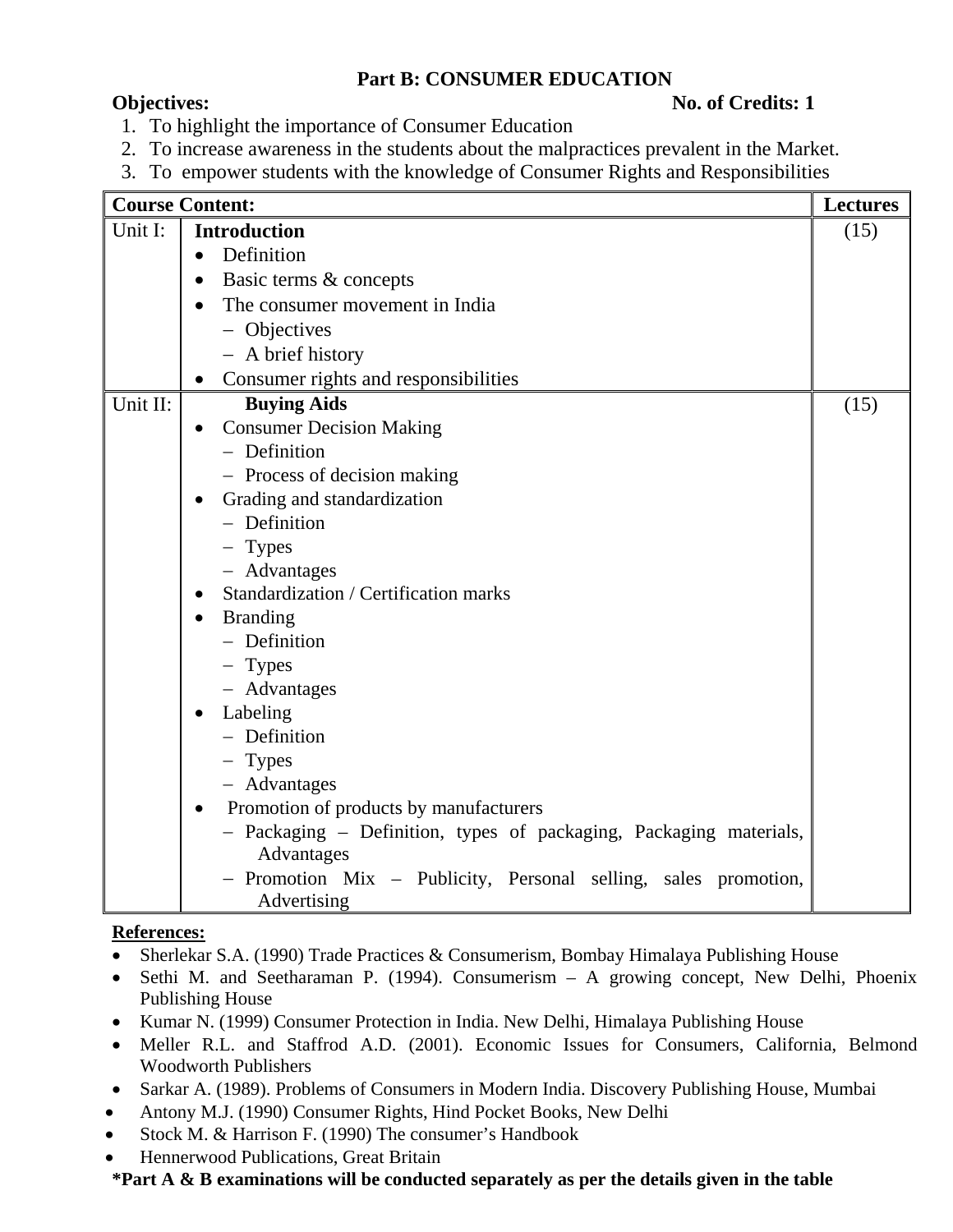| <b>Course Code</b> | <b>Title of the Paper</b>   | <b>Lectures/week</b> |     | Marks allotted   Credits for the paper |
|--------------------|-----------------------------|----------------------|-----|----------------------------------------|
| <b>USHS105</b>     | <b>Foundation</b><br>Course |                      | 100 |                                        |

## **FOUNDATION COURSE**

**No. of Credits: 2** 

### **Objectives:**

- 1. To facilitate students reading, comprehensive skills and vocabulary development.
- 2. To develop a sense of professional etiquette in the students.
- 3. To facilitate the development of values in students that will enable them to become better human beings.
- 4. To encourage personal, familial, community and professional value-grounding in students.

| <b>Course Content:</b> |                                                                   | <b>Lectures</b> |  |  |
|------------------------|-------------------------------------------------------------------|-----------------|--|--|
| Unit I:                | Reading, Comprehensive skills and vocabulary development          | 15              |  |  |
|                        | a. Abstracting and summarizing skills                             |                 |  |  |
|                        | b. Concepts of functional and reading vocabulary                  |                 |  |  |
|                        | c. Importance of vocabulary and its enhancement                   |                 |  |  |
|                        | d. Oral and written expression of ideas                           |                 |  |  |
| Unit II:               | Introduction to values and integrating values in life             | 15              |  |  |
|                        | Introduction to values<br>a.                                      |                 |  |  |
|                        | • Values and value education                                      |                 |  |  |
|                        | Process of value clarification                                    |                 |  |  |
|                        | • Obstacles in achieving these values                             |                 |  |  |
|                        | • Steps towards achieving these values                            |                 |  |  |
|                        | Integrating values of life<br>$\mathbf b$ .                       |                 |  |  |
|                        | • Acknowledging dilemmas between living different types of values |                 |  |  |
|                        | • Resolving dilemmas in ways that affect human well being         |                 |  |  |
| Unit III               | Values for Human Excellence: Part I                               | 15              |  |  |
|                        | Community values                                                  |                 |  |  |

## **References:**

M. Pia Nazareth rjm & Maria E. Waples. Personal values All India Association of catholic schools, 28 CBSI centre, Ashok place, New Delhi – 110001.

Mani Jacob, J. Dinakaralal, Reny Jacob, Resource book of value education. Institute of value education. National Council of education research and training.

Asha Bhatnagar. The journal of value education. National council of research and training.

Alder, R.B. & Rodman, G (2000). Understanding human communication. ( $7<sup>th</sup>$  Ed.) New York: Harcourt College

Charles, E. (1999). Value education today – A manual for teachers. Mumbai St. Xavier's Institute of Education Society.

Daniel, J. & Selvamony, N. (1990). Value education today: Explorations in social ethics. Madras; Madras Christian College.

Reader's Digest (1997) Write better, speak better. New York Reader's Digest Association.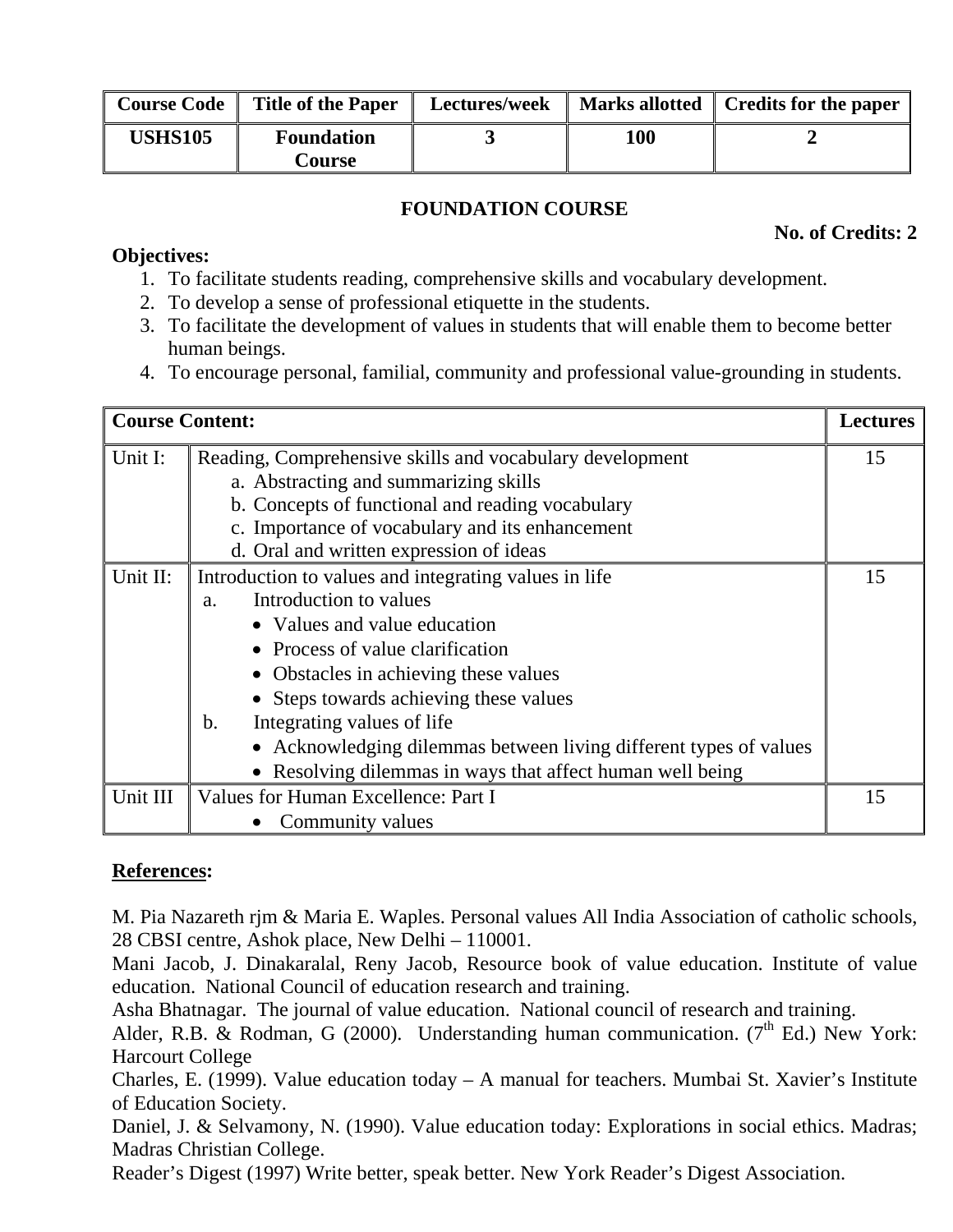| Course<br>Code  |        | <b>Title of the Paper</b>                         | No. of<br><b>Periods/week</b> | <b>Marks</b><br>allotted | <b>Credits for the</b><br>practical group |
|-----------------|--------|---------------------------------------------------|-------------------------------|--------------------------|-------------------------------------------|
| <b>USHSP101</b> | Part A | <b>Food Science</b><br>(Practical)                |                               | 50                       |                                           |
|                 | Part B | <b>Principles of</b><br><b>Design (Practical)</b> |                               | 50                       |                                           |

## **Part A: FOOD SCIENCE (Practical)**

**No. of Credits: 2** 

# **Objectives:**

To familiarize the students with

- 1. Basic techniques of food analysis.
- 2. Techniques of identifying food adulteration.
- 3. Concept of food quality.

| <b>Course Content:</b> |                                                                   | <b>Lectures</b> |
|------------------------|-------------------------------------------------------------------|-----------------|
| Unit I:                | <b>Introductory Food Analysis</b>                                 | 15              |
|                        | Standardization of acids and alkalies                             |                 |
|                        | Proteins:                                                         |                 |
|                        | Colour reaction of Amino acids                                    |                 |
|                        | Precipitatory reaction of proteins                                |                 |
| Unit II:               | Carbohydrates:                                                    | 15              |
|                        | Qualitative and quantitative analysis of carbohydrates in foods   |                 |
|                        | Analysis of dietary fibre                                         |                 |
| Unit III               | Lipids                                                            | 15              |
|                        | Qualitative tests for lipids                                      |                 |
|                        | Determination of Acid value                                       |                 |
|                        | Vitamins:                                                         |                 |
|                        | Estimation of Vitamin C                                           |                 |
|                        | Effect of heat, acid $\&$ alkali on vegetable $\&$ fruit pigments |                 |

## **References:**

Jamesen, K. (1998). Food science laboratory manual New Jersey. Prentice Hall. Inc. Mcwilliams, M. (1984). Experimental foods laboratory manual. New delhi: Surjeet Publication.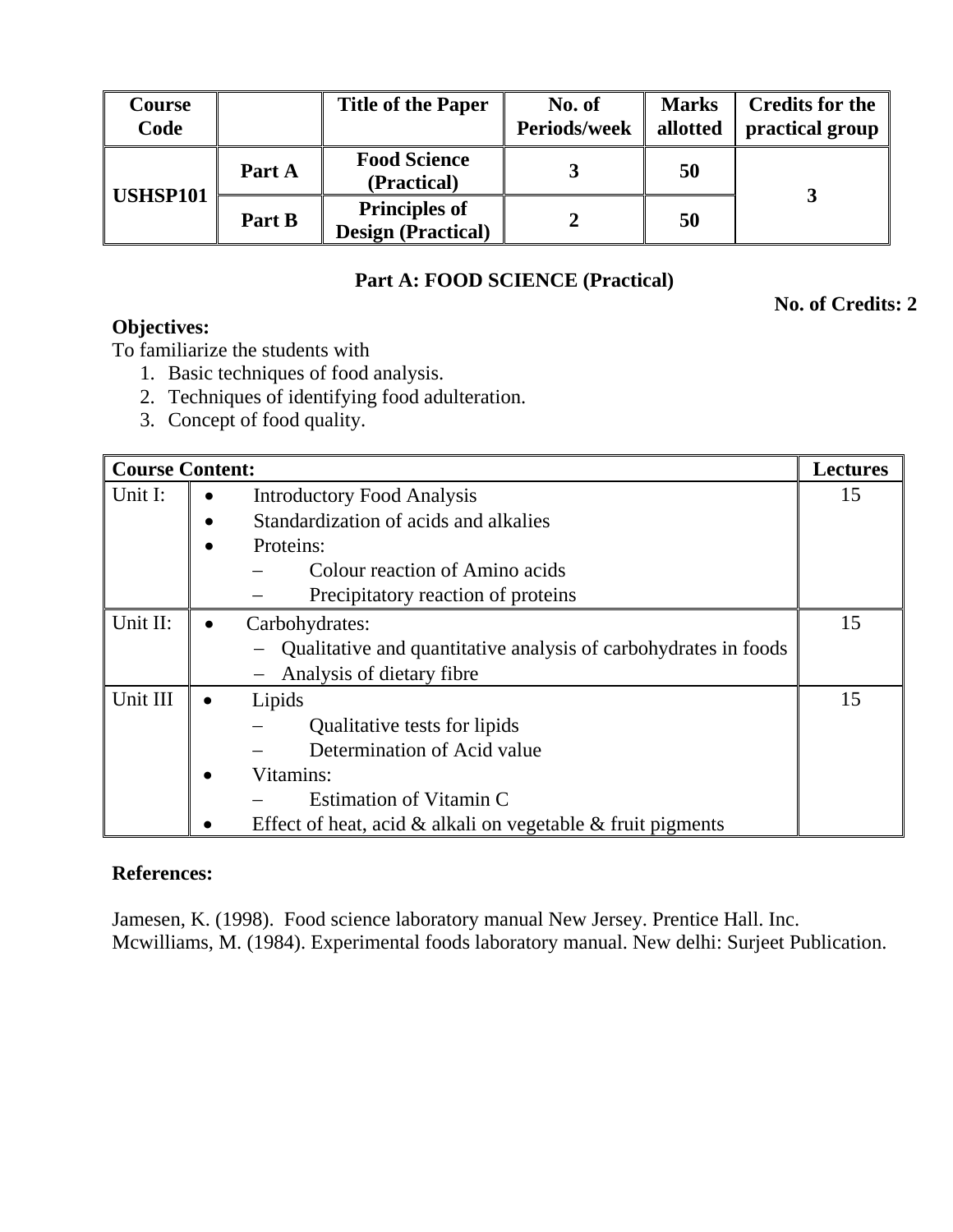## **Part B: PRINCIPLES OF DESIGN (Practical)**

**Objective:** No. of Credits: 1

To enable students to apply the basic principles of Art & Design in various fields such as Interior Design and Textile Design.

|          | <b>Course Content:</b>                                             | <b>Lectures</b> |
|----------|--------------------------------------------------------------------|-----------------|
| Unit I:  | <b>Simple Illustrations using the following Elements of Design</b> | 15              |
|          | Lines                                                              |                 |
|          | - Types of lines: Free hand $&$ scale                              |                 |
|          | - Combination of lines                                             |                 |
|          | - Illusion of lines                                                |                 |
|          | Forms<br>$\bullet$                                                 |                 |
|          | - Forms created with the use of lines                              |                 |
|          | - Forms created without the use of lines                           |                 |
|          | Other elements of design<br>$\bullet$                              |                 |
|          | - Texture                                                          |                 |
|          | - Light                                                            |                 |
|          | - Pattern                                                          |                 |
|          | - Space                                                            |                 |
| Unit II: | Use of Colour in Art & Design                                      | 15              |
|          | Colour Wheel:<br>$\bullet$                                         |                 |
|          | - Prang's Colour Wheel,                                            |                 |
|          | - Itten's Star                                                     |                 |
|          | <b>Qualities of Colour:</b><br>$\bullet$                           |                 |
|          | $-$ Hue,                                                           |                 |
|          | - Value - Intensity Chart                                          |                 |
|          | <b>Colour Schemes:</b><br>$\bullet$                                |                 |
|          | - Monochromatic Colour Schemes                                     |                 |
|          | - Complementary Colour Schemes                                     |                 |
|          | Simple Applications of Colour Schemes to Room Décor                |                 |

#### **References:**

- Craig. H. T. (1987). Homes with Character. Glencoe Publishing Co. Inc. U.S.A.
- Damhorst. M. L., Miller. K. A. & Michelman. S. O. (2001). The meaning of Dress. Fairchild Publishing . New York.
- Diane. T. & Cassidy T. (2005). Colour Forecasting. Blackwell Publishing Co. Great Britain.
- Gill. R. W. (1994). Rendering with Pen & Ink. Thames & Hudson Ltd. London.
- Hauser. P. W. (1994). Greeting Card & Gift Wrap. North Light Books, Ohio.
- Hendy J. (1997). Balconies & Roof Gardens. New Holland Publishers (UK) Ltd. U.K.
- Hiney. I. M. (1998). Fabric Covered Boxes. Sterling Publishing Co. Inc. New York.
- Lehri. R. M. (1999) Folk Designs & Motifs from India. Dover Publications Inc. New York.
- Sheen. J. (1992). Flower Crafts. Salamander Books Ltd. New York.
- Smith. A. (1995). Big book of Paper Craft. Usborne Publishing Ltd. England.
- Wilson. J. (2005). Handbook of Textile Design Principles, Processes & Practice. Woodhead Publishing Ltd. England.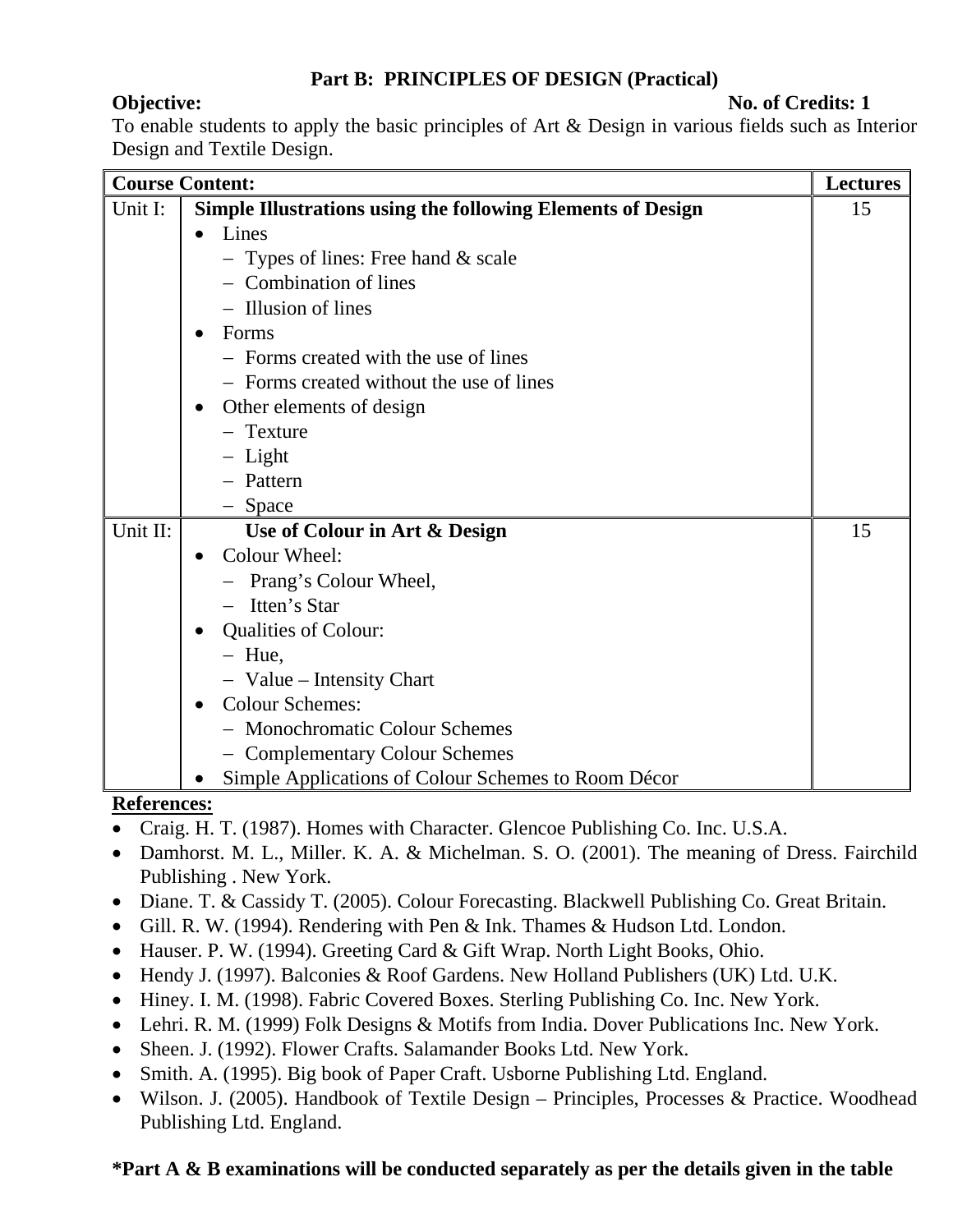| <b>Course Code</b> | <b>Title of the Paper</b>          |    | Lectures / week   Marks allotted   Credits for the paper |
|--------------------|------------------------------------|----|----------------------------------------------------------|
| <b>USHSP102</b>    | Children's<br>Clothing (Practical) | 50 |                                                          |

## **CHILDREN'S CLOTHING (Practical)**

**No. of Credits: 2** 

#### **Objectives:**

- 1. To create interest in the subject by application of fundamentals of clothing.
- 2. To introduce basic pattern drafting.
- 3. To introduce the principles of clothing construction.

| <b>Course Content:</b> |                                                                         | <b>Lectures</b> |  |  |  |
|------------------------|-------------------------------------------------------------------------|-----------------|--|--|--|
| Unit I:                | A. Introduction to sewing equipment and care of sewing machines         |                 |  |  |  |
|                        | <b>B.</b> Fundamentals                                                  |                 |  |  |  |
|                        | a. Basic hand stitches (Uneven, even basting, running, back, slip       |                 |  |  |  |
|                        | stitch, hemming)                                                        |                 |  |  |  |
|                        | b. Seams (plain, run and fell, french, lapped, double sewn, edge        |                 |  |  |  |
|                        | machining, pinked)                                                      |                 |  |  |  |
|                        | c. Fasteners (press button, button and buttonhole, pant hook and bar)   |                 |  |  |  |
| Unit II:               | embellishment<br>stitching<br>article<br>a. Template<br>cutting,<br>and | 15              |  |  |  |
|                        | (bag/pouch/folder/cover)                                                |                 |  |  |  |
|                        | b. Child's basic block and basic sleeve                                 |                 |  |  |  |
| Unit III               | Boy's shirt with sleeve and collar: Drafting and Garment construction   | 15              |  |  |  |

## **References:**

Claire B. (1981). *The complete book of sewing short cuts*, New York: Sterling Publishing Co. Inc. Cream, P. & Shillong, C. (1996). *The complete book of sewing*, London: Dorling Kindersley Ltd. Cunningham G. (1969). *Singers sewing book*, New York: Singer Co. Ltd.

Dunn, L., Bailey, A. & Draper, W. (1970). *Steps in clothing skills*. Illinois: Chas A. Bennett. Co. Inc.

Gardiner, W. (2003). *Encyclopedia of sewing techniques*, Kent: Search Presshold.

Jewel, R. (2000). *Encyclopedia of dress making.* (1<sup>st</sup> Ed.) New Delhi: A.P.H. Publishing Corporation.

McCall`s. (1964). *Sewing in colour*. London: The Hamlyn Publishing Group Ltd.

Reader's Digest (1993). *Step by step guide: Sewing and knitting*, Auckland: Reader's Digest.

Zarapkar, T. (1981). *Zarapkar system of cutting*, Mumbai: Zarapkar Tailoring College.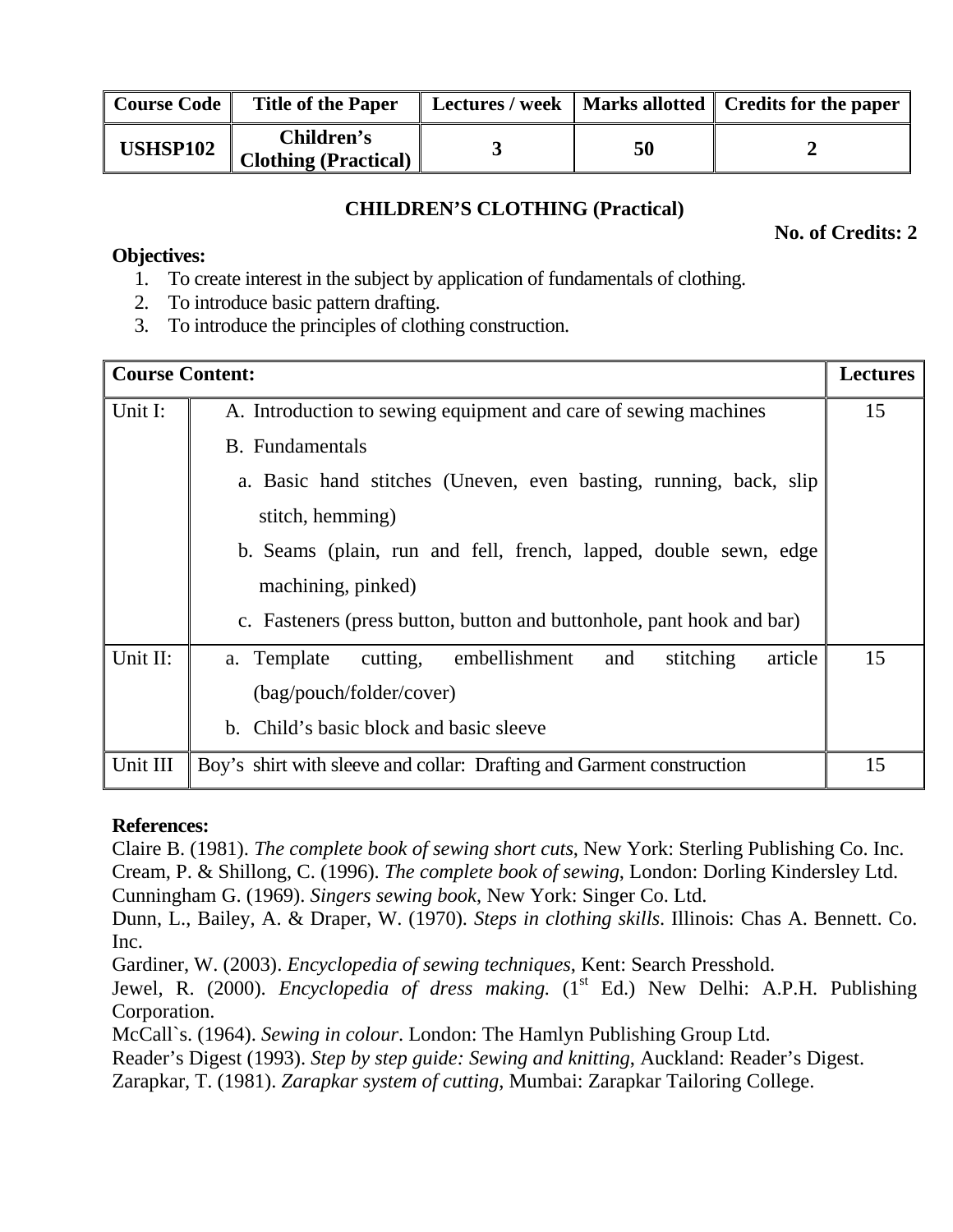| <b>COURSE</b>                                         | <b>TITLE</b>                                                     |                | <b>WORKLOAD</b>     |                | <b>NO. OF CREDITS</b> |  |
|-------------------------------------------------------|------------------------------------------------------------------|----------------|---------------------|----------------|-----------------------|--|
| <b>CODE</b>                                           |                                                                  | L              | $\mathbf{P}$        | L              | $\mathbf{P}$          |  |
| <b>USHS201</b>                                        | <b>Basic Nutrition</b>                                           | $\overline{2}$ |                     | 3              |                       |  |
|                                                       | <b>Food Science</b>                                              | 3              |                     |                |                       |  |
|                                                       | Textile & Fashion Technology<br>Paper I: Fibre to Fabric         | 3              |                     |                |                       |  |
| <b>USHS202</b>                                        | Textile & Fashion Technology<br>Paper II: Psychology of Clothing | $\overline{2}$ |                     | 3              |                       |  |
|                                                       | <b>Child Development</b>                                         | 3              |                     |                |                       |  |
| <b>USHS203</b>                                        | <b>Adolescent Development</b>                                    | 3              |                     | $\overline{4}$ |                       |  |
| <b>USHS204</b>                                        | Principles of Design                                             | 3              |                     | 3              |                       |  |
|                                                       | <b>Consumer Education</b>                                        | $\overline{2}$ |                     |                |                       |  |
| <b>USFC205</b>                                        | <b>Foundation Course</b>                                         | 3              |                     | $\overline{2}$ |                       |  |
| <b>USHSP201</b>                                       | Group I:<br>- Food Science<br>- Principles of Design             |                | 3<br>$\overline{2}$ |                | 3                     |  |
| Group II:<br><b>USHSP202</b><br>- Children's Clothing |                                                                  |                | 3                   |                | $\overline{2}$        |  |
|                                                       |                                                                  |                |                     | 15             | 5                     |  |

## **SEMESTER II**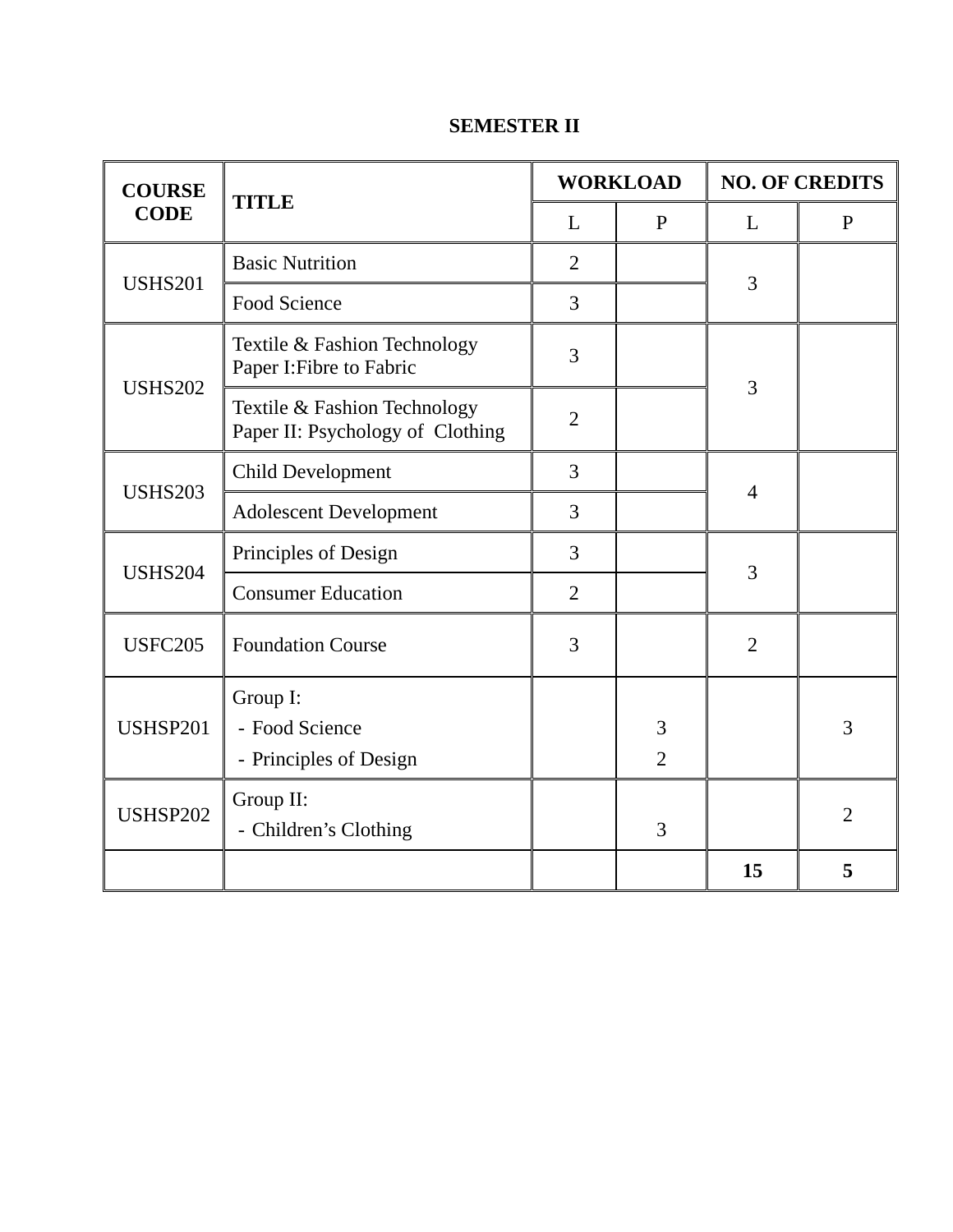| Course<br>Code |        | <b>Title of the Paper</b> | Lectures/week | <b>Marks</b><br>allotted | <b>Credits for</b><br>the paper |
|----------------|--------|---------------------------|---------------|--------------------------|---------------------------------|
| <b>USHS201</b> | Part A | <b>Basic Nutrition</b>    |               | 75                       |                                 |
|                | Part B | <b>Food Science</b>       |               | 100                      |                                 |

## **Part A: BASIC NUTRITION**

### **Objectives:-**

**No. of Credits: 1** 

- 1. To enable students to understand the relation of nutrition to health.
- 2. To enable students to understand functions, sources , requirements and effects of deficiency of micronutrients.
- 3. To enable students to understand digestion, absorption and metabolism of macronutrients.

| <b>Course Content:</b> |                                   | <b>Lectures</b> |
|------------------------|-----------------------------------|-----------------|
| Unit I:                | <b>Vitamins</b>                   | 15              |
|                        | A. Fat soluble vitamins           |                 |
|                        | B. Water soluble vitamins         |                 |
| Unit II:               | Minerals                          | 15              |
|                        | A. Macrominerals                  |                 |
|                        | <b>B.</b> Microminerals and water |                 |

## **References:**

Srilakshmi,B(2003) Nutrition Science New Age International Ltd.

Gopalan, c et al(2004)Nutritive value of Indian Foods NIN, ICMR, Hyderabad

ICMR(1998)Nutrient requirements and Recommended Dietary Allowances for Indians-A report of the expert group of the ICMR, NIN, Hyderabad.

Swaminathan, M.(1998)Essentials of Food and Nutrition. $2<sup>nd</sup>$  edition, volume I&II Banglore Printing & Publishing,Banglore

Ramarao A.V.S.S.(1998) A textbook of Medical Biochemistry, New Delhi:UBS

Guthrie, H. (1986)Introductory Nutrition,  $6<sup>th</sup>$  edition TimesMirror/Mosby college Publication.

Bamji, M.Praihad Rao,N.and Reddy,V.(Ed)(1996)Textbook of Human Nutrition. Oxford and TBH

Publishing Co,Pvt,Ltd.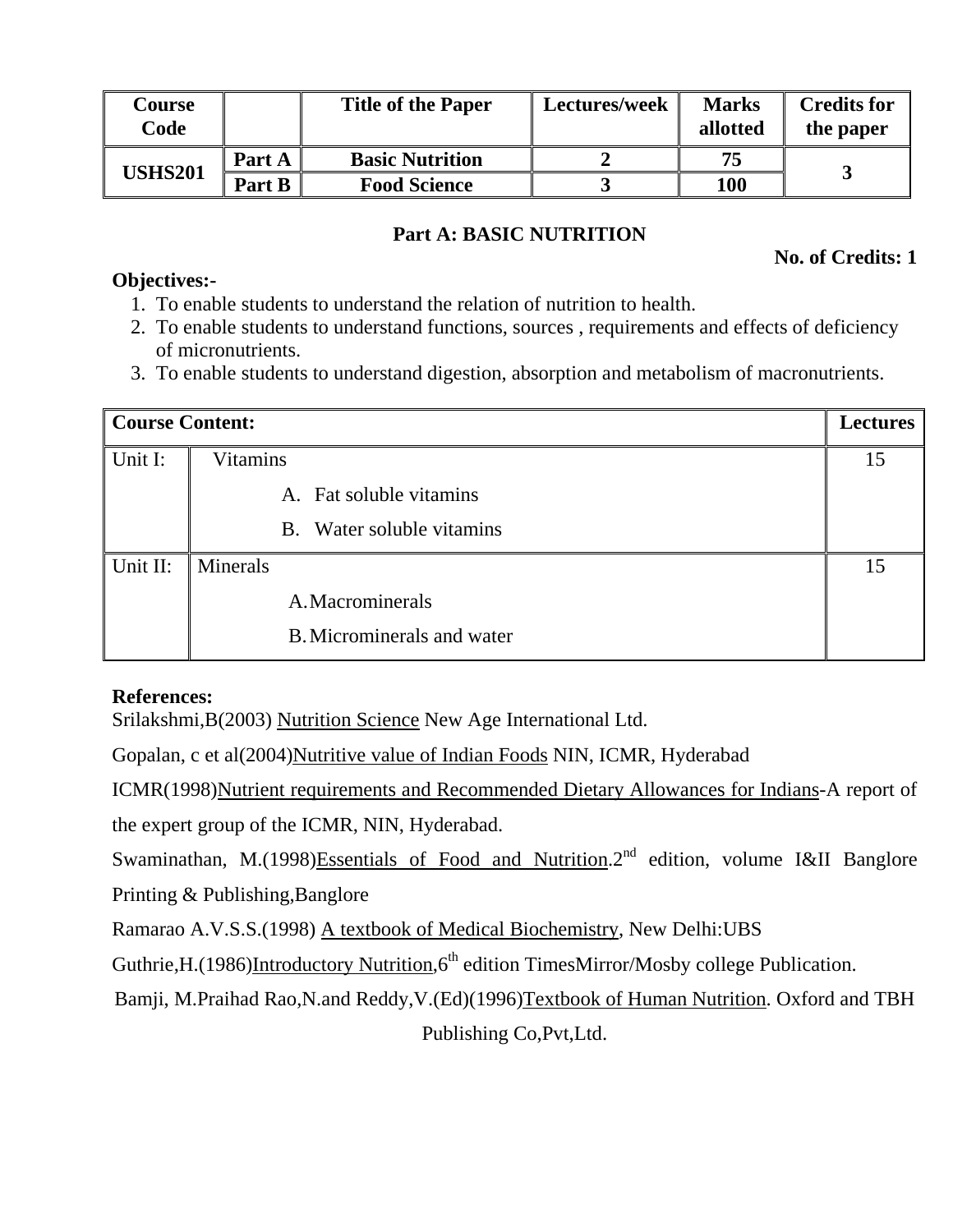## **Part B: FOOD SCIENCE**

### **Objectives** No. of Credits: 2

- 1. To acquire Knowledge of various concepts of food science, its facts and principles
- 2. To develop the ability to select and apply the principles to practical situations.

| <b>Course Content:</b> |                         |                                                    | <b>Lectures</b> |
|------------------------|-------------------------|----------------------------------------------------|-----------------|
| Unit I:                | Introduction to Cooking |                                                    | 15              |
|                        | a.                      | Reasons for cooking                                |                 |
|                        | b.                      | Methods of heat transfer                           |                 |
|                        | c.                      | Cooking methods - dry heat and moist heat methods  |                 |
|                        | d.                      | Browning reactions in food                         |                 |
|                        |                         | Elementary principles involved in the cooking of:  |                 |
|                        | a.                      | Fats and oils                                      |                 |
|                        | b.                      | <b>Sugars</b>                                      |                 |
|                        | c.                      | Cereals                                            |                 |
|                        | d.                      | Pulses                                             |                 |
| Unit II:               |                         | Elementary principles involved in the cooking of:  | 15              |
|                        | a.                      | Vegetables & Fruits                                |                 |
|                        | b.                      | Milk                                               |                 |
|                        | c.                      | Flesh foods -                                      |                 |
|                        | $\bullet$               | Meat                                               |                 |
|                        |                         | Fish                                               |                 |
|                        |                         | Poultry                                            |                 |
|                        |                         | Egg                                                |                 |
|                        |                         | Study of role of the following in food preparation |                 |
|                        | a.                      | Spices and herbs                                   |                 |
|                        | b.                      | Leavening agents                                   |                 |
|                        | $\mathbf{c}$ .          | Additives                                          |                 |
| Unit III               |                         | Basics of Food processing – in brief               | 15              |
|                        | a.                      | Fats and oils                                      |                 |
|                        | b.                      | Sweetening agents                                  |                 |
|                        | c.                      | Cereals                                            |                 |
|                        | d.                      | Pulses                                             |                 |
|                        | e.                      | Vegetables & fruit                                 |                 |
|                        | f.                      | Milk                                               |                 |
|                        | g.                      | Flesh foods -                                      |                 |
|                        |                         | Meat                                               |                 |
|                        |                         | Fish                                               |                 |
|                        |                         | Poultry                                            |                 |

#### **References :**

Arora K. (1993). Theory of Cookery. New Delhi: Frank Bros. and Co. Bennion, M. (1975). Introductory Foods. New York:Mac Millan Publishing Co. Inc. Manay, N.S. (1995). Food Facts and Principles. New Delhi: New Age International Macwilliam M. (1980). Food Fundamentals. New York: John Wiley & Sane. Srilakshmi. B. (1997) Food Science. New Delhi:New Age Swaminathan, M. (1991). Food Science & Experimental Foods. Madras: Ganesh & Co.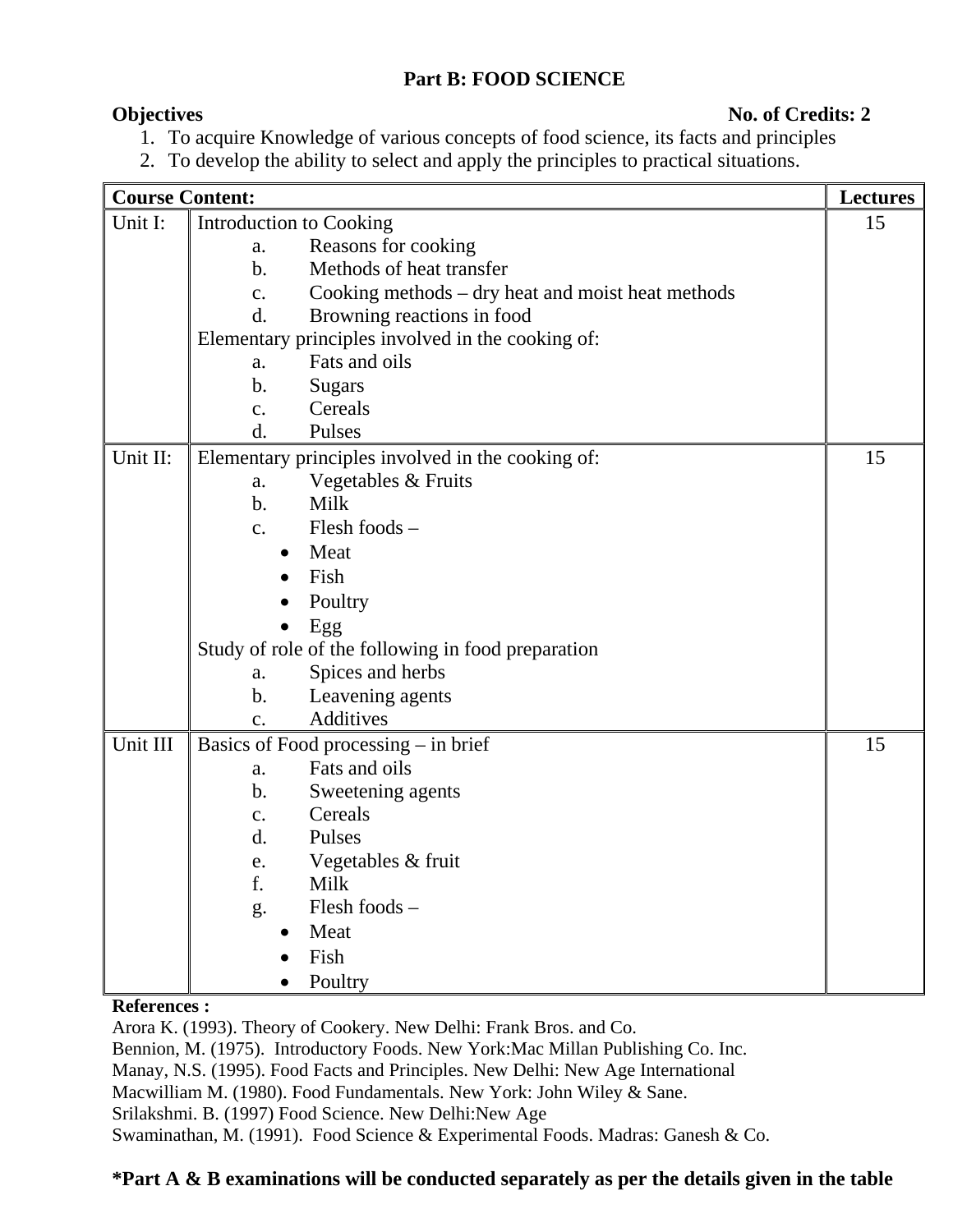| <b>Course Code</b> |           | <b>Title of the Paper</b>                                                            | Lectures/<br>week | <b>Marks</b><br>allotted | <b>Credits for</b><br>the paper |
|--------------------|-----------|--------------------------------------------------------------------------------------|-------------------|--------------------------|---------------------------------|
| <b>USHS202</b>     | Part      | <b>Textile &amp; Fashion Technology –</b><br><b>Paper I: Fibre to Fabric</b>         |                   | <b>100</b>               |                                 |
|                    | Part<br>B | <b>Textile &amp; Fashion Technology -</b><br><b>Paper II: Psychology of Clothing</b> |                   | 75                       |                                 |

## **Part A: Textile and Fashion Technology Paper I FIBRE TO FABRIC**

**No. of Credits: 2** 

#### **Objectives:**

- 1. To introduce students to the basics of textiles and clothing.
- 2. To give an insight into the new developments in textiles and garments.
- 3. To equip students with the knowledge of the care and maintenance of textiles.

|          | <b>Course Contents</b>                                                 | <b>Lectures</b> |
|----------|------------------------------------------------------------------------|-----------------|
| Unit I   | Yarns                                                                  | 15              |
|          | a. Introduction to yarns                                               |                 |
|          | b. Yarn formation: Staple and filament (spinning-conventional and      |                 |
|          | non-conventional)                                                      |                 |
|          | c. Classification of yarns and different types of yarns                |                 |
|          | d. Properties and end uses                                             |                 |
|          | e. Recent Developments                                                 |                 |
| Unit II  | Fabrics:                                                               | 15              |
|          | a. Woven: Yarn preparatory stages, parts of the loom, steps in         |                 |
|          | weaving and basic weaves (plain, satin and twill)                      |                 |
|          | b. Knitted: Introduction to knitting, warp and weft knitting, steps in |                 |
|          | knitting, properties and uses                                          |                 |
|          | c. Non-woven: Definition, manufacture, properties and uses             |                 |
|          | d. Recent Developments                                                 |                 |
| Unit III | a. Recent developments in yarns and fabrics                            | 15              |
|          | b. Care labels                                                         |                 |
|          | c. Care of special textile articles                                    |                 |

#### **References:**

Ajgaonkar, D. B.(1998)**.** *Knitting technology*.Mumbai:Universal.pub.corporation

Corbman, B. P. (1985). *Textiles: Fibre to fabric*. (6<sup>th</sup> Ed.). New York: Gregg Division/McGraw Hill Collier, B. J. and Phyllis, G. T. (2001). *Understanding textiles*. New Jersey: Prentice Hall.

D'Souza, N. (1998). *Fabric care*. India: New Age International.

Hollen, N., Saddler, J., Langford, A.L. & Kadolf, S.J. (1988). *Textiles*. (6<sup>th</sup> Ed). New York: Macmillan.

Joseph, M. L. (1972). *Introductory textile science*. (2<sup>nd</sup> Ed.). New York: Holt, Rinehart and Winston.

Joseph, M..L. (1975). *Essentials of textiles.* New York: Holt, Rinehart and Winston.

Shenai, V. A. (1991). *Technology of textile processing*. Vol. 1. (3<sup>rd</sup> Ed.). India: Sevak.

Tortora, P.G. (1978). *Understanding textiles.* New York: Macmillan.

Wynne, A. (1997). *Textiles – the motivate series*. London: Macmillan Education.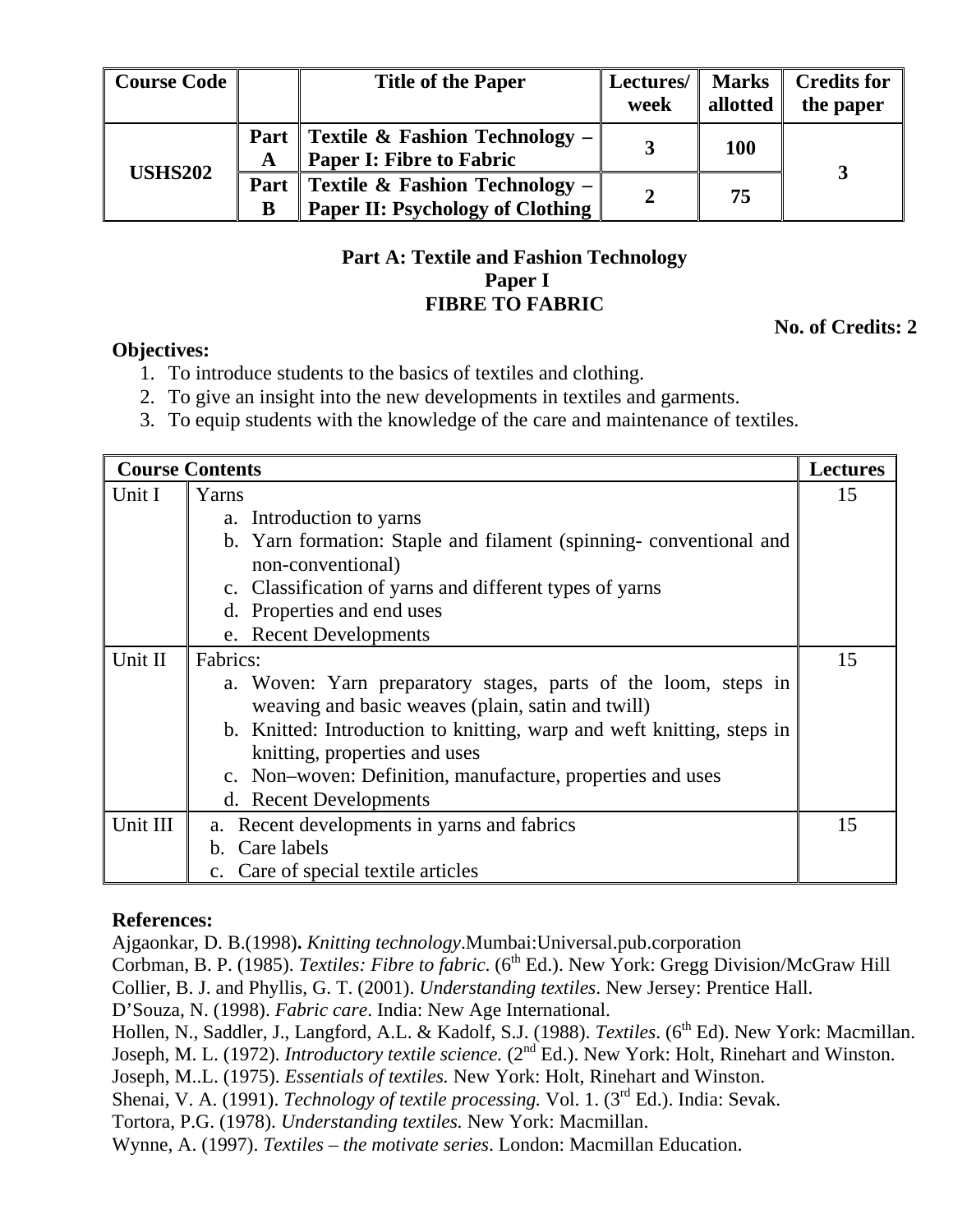## **Part B: Textile And Fashion Technology Paper II PSYCHOLOGY OF CLOTHING**

**No. of Credits: 1** 

## **Objectives:**

- 1. To understand the psychology of clothing.
- 2. To give an insight into the relationship between clothing and body physique, personality and factors affecting clothing behavior.

## **Course Content:**

|         |                                                 | <b>Lectures</b> |  |
|---------|-------------------------------------------------|-----------------|--|
| Unit I  | Clothing, Personality and Roles                 | 15              |  |
|         | A. Symbolic Interactive theory                  |                 |  |
|         | B. Role Theory - Ascribed Roles, Achieved Roles |                 |  |
|         | C. Role Acquisition                             |                 |  |
|         | D. Role Conflict Role Embracement               |                 |  |
|         | E. Dramaturgy                                   |                 |  |
|         | F. Clothing and Personality                     |                 |  |
| Unit II | Clothing and Socio – Cultural Aspects           |                 |  |
|         | Clothing in Groups and Organizations            |                 |  |
|         | Social Constraints in Clothing<br>$\bullet$     |                 |  |
|         | <b>Fashion Process Theory</b><br>$\bullet$      |                 |  |
|         | Clothing Society and Self                       |                 |  |
|         | Socio – cultural variations in Clothing         |                 |  |

## **References:**

Kaiser S. B. (1985), *The Social Psychology of Clothing,* New York, Mac Millan Publishing Company.

Damhorst M. L., Miller K. A. & Michelman S. O. (2001), *The Meaning of Dress,* New York, Fairchild Publications.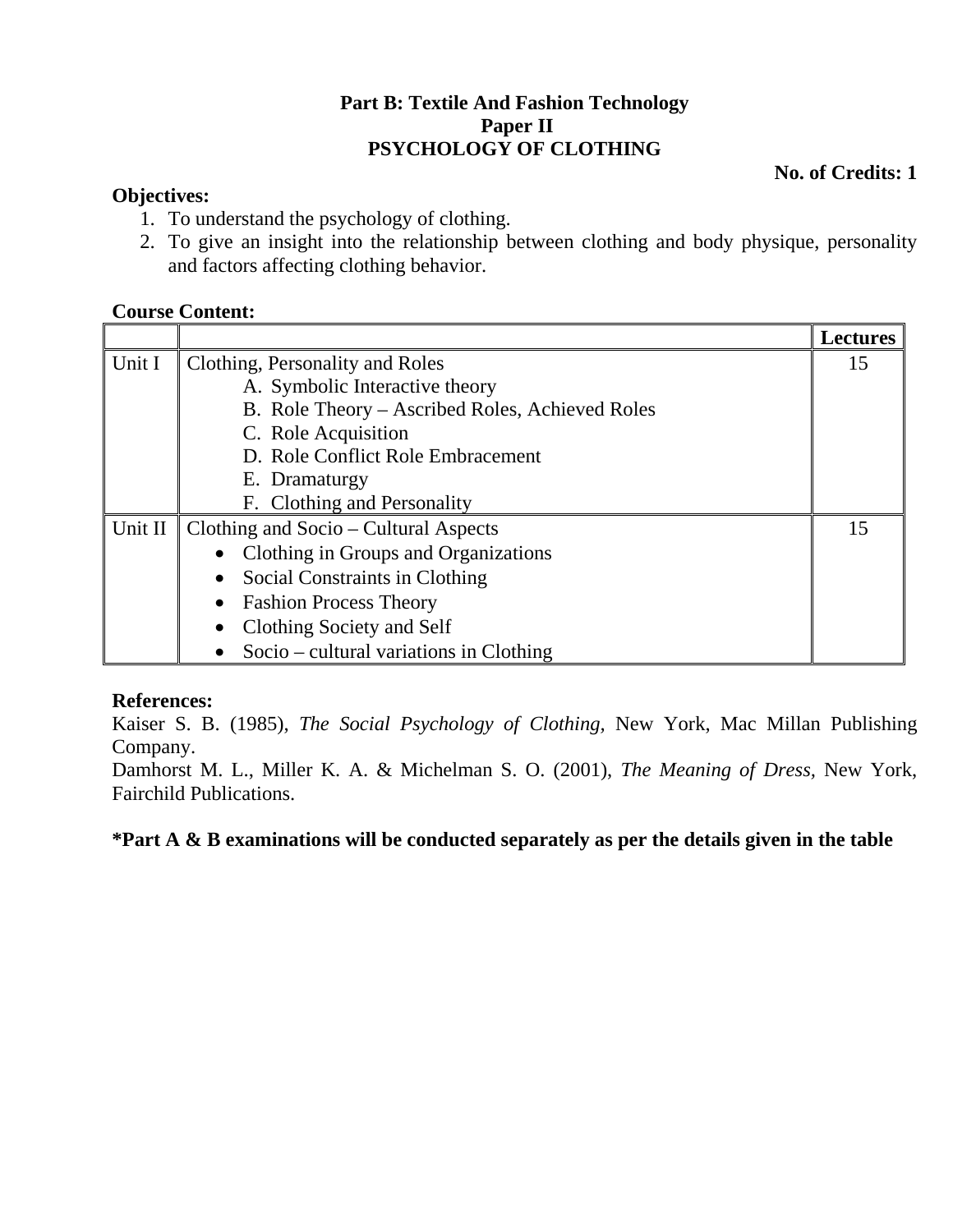| Course Code    |        | <b>Title of the Paper</b>        | Lectures/<br>week | <b>Marks</b><br>allotted | <b>Credits for</b><br>the paper |
|----------------|--------|----------------------------------|-------------------|--------------------------|---------------------------------|
|                | Part A | <b>Child Development</b>         |                   | <b>100</b>               |                                 |
| <b>USHS203</b> | Part B | Adolescent<br><b>Development</b> |                   | <b>100</b>               |                                 |

## **Part A : CHILD DEVELOPMENT**

### **Objectives:** No. of Credits: 2

- 1) To impart basic knowledge on the principles and patterns of growth and development in children from preschool period through late childhood period.
- 2) To create an awareness of the various factors that influence and stimulate growth and development during this period.

| <b>Course Contents</b>        |     |                                                                    | <b>Lectures</b> |
|-------------------------------|-----|--------------------------------------------------------------------|-----------------|
| Unit I                        |     | <b>Preschool Period</b>                                            | 15              |
|                               | (a) | Physical and motor development: body size and proportions, motor   |                 |
|                               |     | skills, handedness                                                 |                 |
|                               | (b) | Cognitive development: preoperational period                       |                 |
|                               | (d) | Language development: sequence of early language development,      |                 |
|                               |     | bilingualism, speech disorders                                     |                 |
|                               | (e) | Psychosocial development: general trends in psychosocial           |                 |
|                               |     | development, play (importance, types of play, factors influencing  |                 |
|                               |     | play), and selection of toys for preschoolers                      |                 |
| Unit II                       |     | <b>Middle Childhood</b>                                            | 15              |
|                               | (a) | Physical and motor development: physical growth and change         |                 |
|                               | (b) | Cognitive development: concrete operational period                 |                 |
|                               | (c) | Language development: language development and literacy            |                 |
|                               | (d) | Psychosocial development: emotional and social development during  |                 |
|                               |     | middle childhood period.                                           |                 |
| Unit III                      |     | <b>Late Childhood</b>                                              | 15              |
|                               | (a) | Physical and motor development: physical growth and change         |                 |
|                               | (b) | Cognitive development: period of formal thought                    |                 |
|                               | (c) | Language development: language development and literacy            |                 |
|                               | (d) | Psychosocial development: emotions during middle childhood         |                 |
|                               |     | period, personality development in an expanding social world       |                 |
|                               |     | (influence of family, school, peer relationships)<br>social<br>and |                 |
|                               |     | competence)                                                        |                 |
| $\mathbf{D} \cdot \mathbf{c}$ |     |                                                                    |                 |

## **References:**

Berk, L. (1996). Infants, children and adolescents. (2<sup>nd</sup> Ed.). Boston: Allyn& Bacon.

- Dacey, J.S., &Travers, J.F (2004).Human Development.Across the Lifespan. New York:Tata McGraw Hill.
- Gallature, D.L., &Ozmun, J.C (2006). Understanding motor development: Infants, children, adolescents and adults. New York:Tata McGraw Hill.
- Jaya,N.,&Narasimhan,S. (2005). Parenting children below two years. India: Abacus Foundation.
- Kail, R., & Cavanaugh, J. (2000). Human development--A life-span view (2<sup>nd</sup> Ed.). New York: Wadsworth.
- Santrock, J. (2007). Children (11<sup>h</sup> Ed.). New York:Tata McGraw Hill.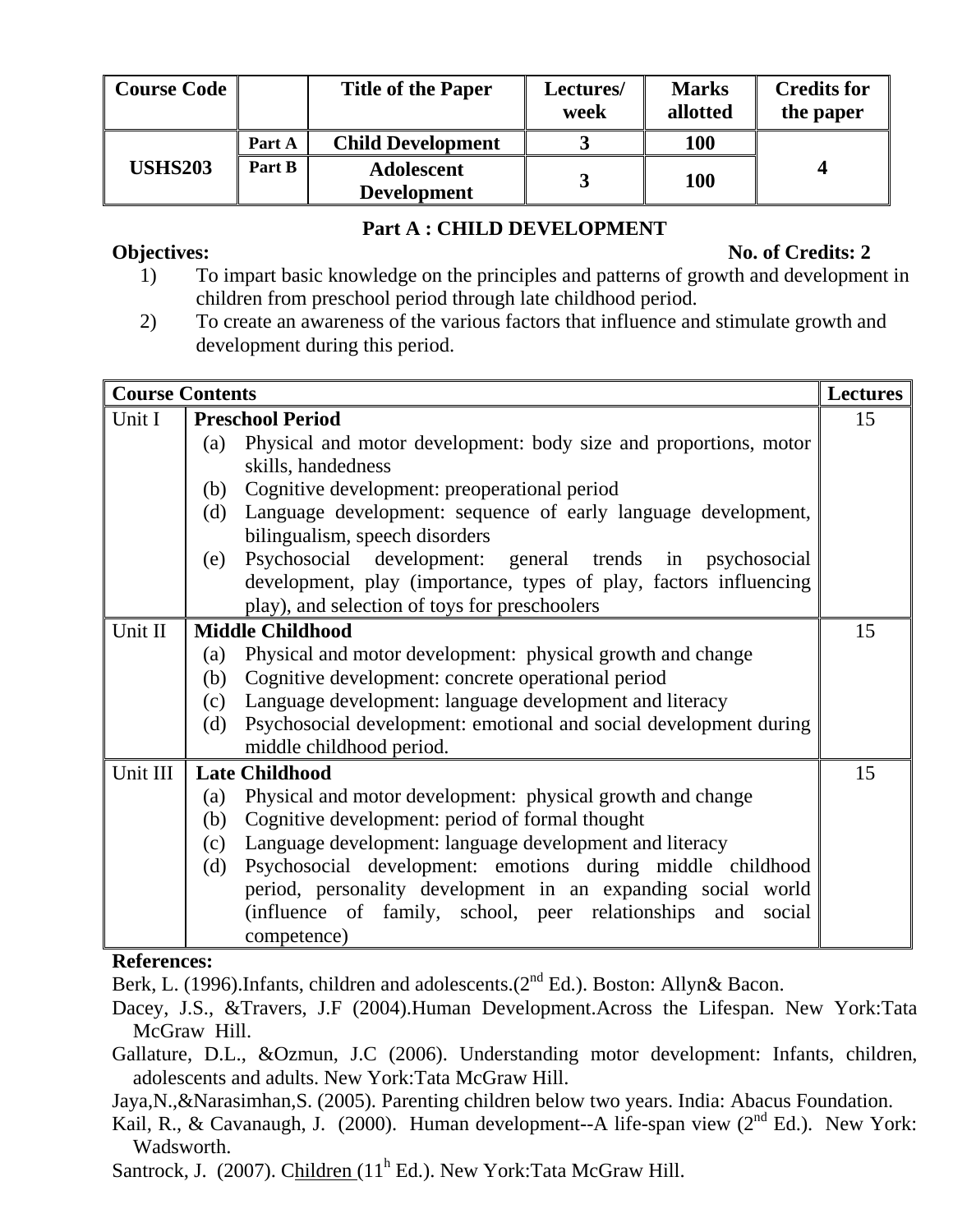## **Part B: ADOLESCENT DEVELOPMENT**

## **Objectives:** No. of Credits: 2

- 1. To expose students to different aspects of adolescent development.
- 2. To sensitize students to the common challenges during adolescence.
- 3. To acquaint students with the various ways in which one can create well-being in adolescence.

| <b>Course Content</b> |                                                                                                   | <b>Lectures</b> |
|-----------------------|---------------------------------------------------------------------------------------------------|-----------------|
| Unit I                | <b>Personality, Gender, and Sexuality</b>                                                         | 15              |
|                       | (a) Personality: different conceptions of personality, the Big Five                               |                 |
|                       | model of personality, person vs. situation as determinants of                                     |                 |
|                       | behavior                                                                                          |                 |
|                       | (b) Gender : femininity, masculinity, gender classifications,                                     |                 |
|                       | androgyny as a healthy option, role of culture in gender                                          |                 |
|                       | development, sex vs. gender, gender differences (activities and                                   |                 |
|                       | interests, personal-social attributes, social relationships, styles and                           |                 |
|                       | symbols)                                                                                          |                 |
|                       | (c) Sexuality: sex vs. sexuality, importance of sexuality in                                      |                 |
|                       | adolescence, challenges related to sexuality                                                      |                 |
| Unit II               | <b>Contexts of Adolescent Development</b>                                                         | 15              |
|                       | (a) Families: reciprocal socialization and the family as a system,                                |                 |
|                       | developmental construction of relationships, maturation,                                          |                 |
|                       | (b) Parents: parents as managers, parenting styles, parent-                                       |                 |
|                       | adolescent conflict, autonomy and attachment                                                      |                 |
|                       | (c) Siblings: sibling roles                                                                       |                 |
|                       | (d) Peer relations: peer group functions, family-peer linkages, peer<br>conformity, peer statuses |                 |
|                       | (e) Friendship:<br>Sullivan's ideas, intimacy<br>importance,<br>and                               |                 |
|                       | similarity                                                                                        |                 |
| Unit III              | <b>Challenges and Problems in Adolescence</b>                                                     | 15              |
|                       | (a) Teen suicide: statistics, common situations in which                                          |                 |
|                       | adolescents commit suicide, symptoms of depression,                                               |                 |
|                       | prevention and intervention                                                                       |                 |
|                       | (b) Academic stress: statistics/profile of adolescents in India                                   |                 |
|                       | related to academic stress, reasons, strategies for coping                                        |                 |
|                       | (c) Bullying, ragging, aggression/violence, and juvenile                                          |                 |
|                       | delinquency: statistics/profile of adolescents in India,                                          |                 |
|                       | prevention and intervention                                                                       |                 |
|                       | (d) Substance abuse: smoking, alcohol and drugs; influence of                                     |                 |
|                       | peers; prevention and intervention                                                                |                 |
|                       | (e) Strategies for creating well-being in adolescence                                             |                 |

#### **References:**

Santrock, J. W. (2007). *Adolescence*. USA: Allyn& Bacon. Mehta, M. (2000). *Adolescent psychology*.Jaipur: Pointer.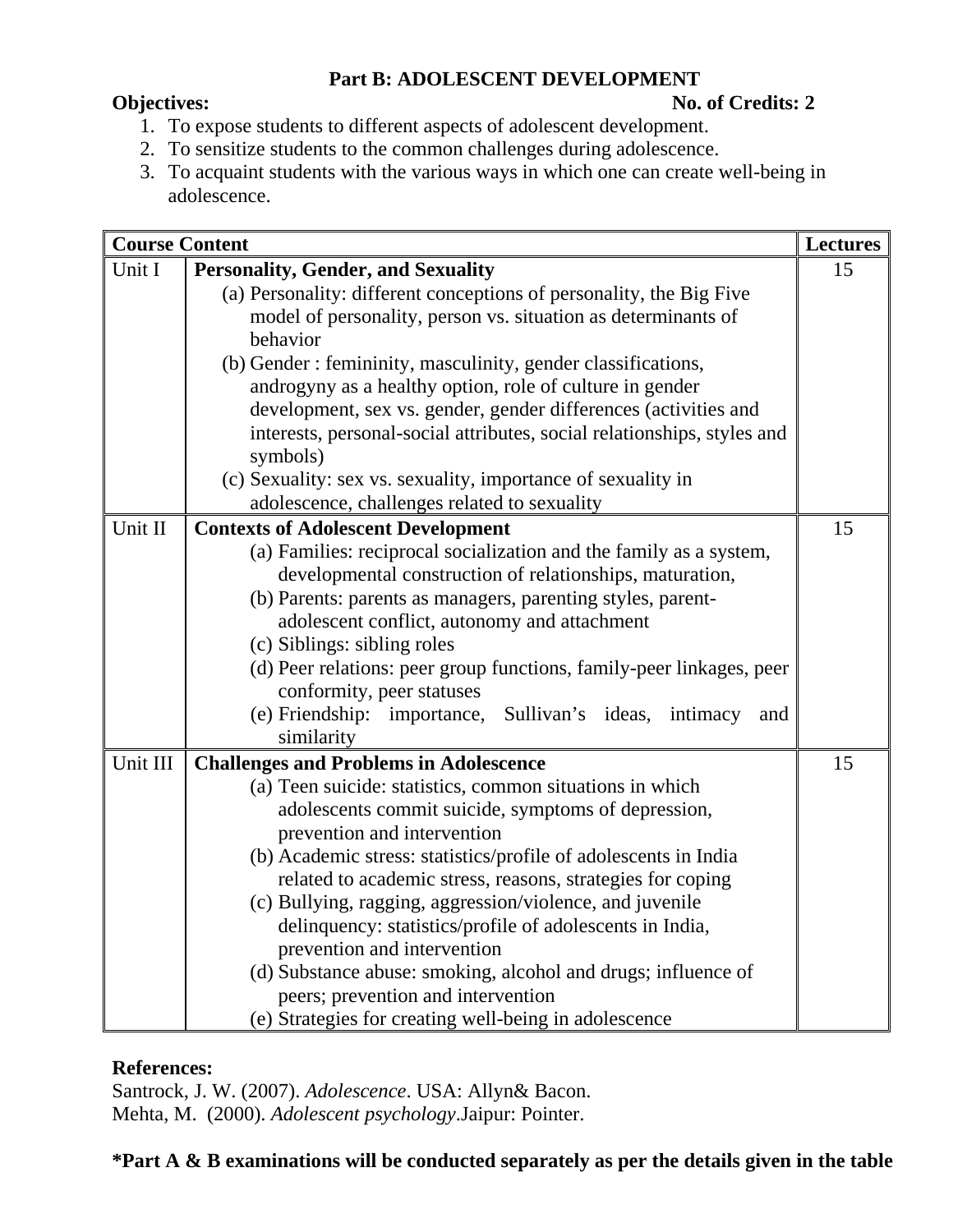| <b>Course Code</b> |        | <b>Title of the Paper</b>   | Lectures/<br>week |     | Marks allotted   Credits for the<br>paper |
|--------------------|--------|-----------------------------|-------------------|-----|-------------------------------------------|
| <b>USHS204</b>     | Part A | <b>Principles of Design</b> |                   | 100 |                                           |
|                    | Part B | <b>Consumer Education</b>   |                   | 75. |                                           |

## **Part A: PRINCIPLES OF DESIGN**

**Objectives:** No. of Credits: 2

To enable students to:

- 1. Understand the principles of Art and Design.
- 2. Gain knowledge of the use of these principles in the field of Interior Design.

| <b>Course Content:</b> |                                                                                                                | <b>Lectures</b> |
|------------------------|----------------------------------------------------------------------------------------------------------------|-----------------|
| Unit I:                | <b>Principles of Design</b>                                                                                    | (15)            |
|                        | <b>Balance</b><br>$\bullet$                                                                                    |                 |
|                        | - Definition                                                                                                   |                 |
|                        | - Types: formal, Informal, Radial                                                                              |                 |
|                        | - Application: Interior and Apparel Design, Commercial Art,<br><b>Product Design</b>                           |                 |
|                        | Rhythm                                                                                                         |                 |
|                        | - Definition                                                                                                   |                 |
|                        | - Ways of achieving Rhythm: Repetition of shapes, Progression of<br>sizes, Continuous Line Movement, Radiation |                 |
|                        | Application: Interior and Apparel Design, Commercial Art,<br>$\overline{\phantom{0}}$<br><b>Product Design</b> |                 |
|                        | Harmony                                                                                                        |                 |
|                        | - Definition                                                                                                   |                 |
|                        | - Methods of achieving harmony: Line and Shape, Colour, Ideas,                                                 |                 |
|                        | Size & Texture                                                                                                 |                 |
| Unit II:               | <b>Principles of Design</b>                                                                                    | (15)            |
|                        | Proportion<br>$\bullet$                                                                                        |                 |
|                        | - Definition                                                                                                   |                 |
|                        | - Scale                                                                                                        |                 |
|                        | - Application: Interior and Apparel Design, Commercial Art,<br><b>Product Design</b>                           |                 |
|                        | Emphasis                                                                                                       |                 |
|                        | - Definition                                                                                                   |                 |
|                        | - Ways of Achieving Emphasis: Grouping of objects, Use of                                                      |                 |
|                        | Contrasting Colours, Use of Decoration, Use of Background                                                      |                 |
|                        | Space                                                                                                          |                 |
|                        | - Use of Lines, Shapes or Sizes                                                                                |                 |
|                        | - Where to place the emphasis: Law of Margin                                                                   |                 |
|                        | Application: Interior and Apparel Design, Commercial Art and                                                   |                 |
|                        | product Design                                                                                                 |                 |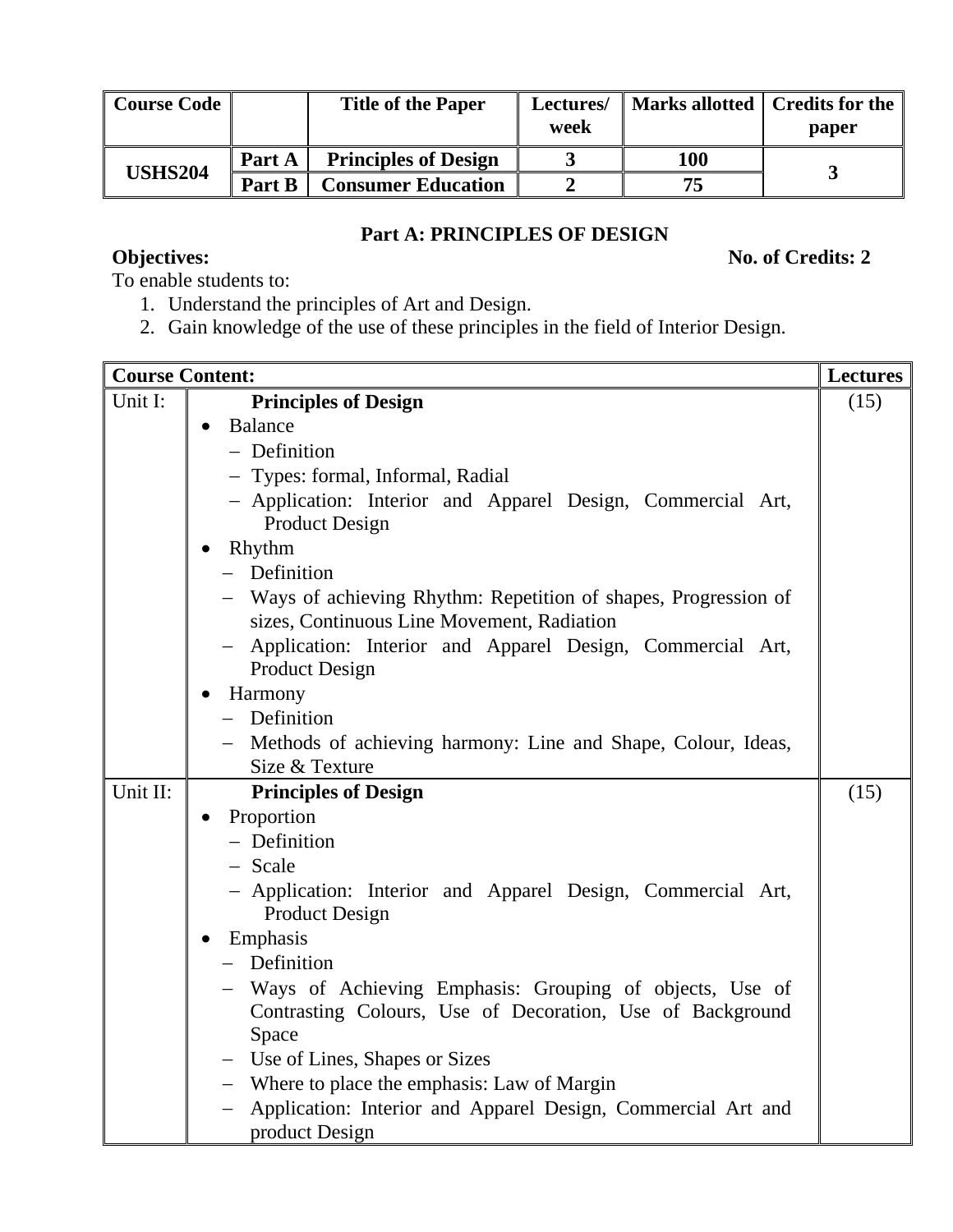| Unit | <b>Components of Interior Design</b>                       | (15) |
|------|------------------------------------------------------------|------|
| III: | Wall & Wall Finishes                                       |      |
|      | - Definition                                               |      |
|      | - Types of walls                                           |      |
|      | - Wall treatments: Paints, Plaster, Panelling, Wall papers |      |
|      | Floor & Floor Coverings<br>$\bullet$                       |      |
|      | - Definition                                               |      |
|      | - Types of Floor Finishes                                  |      |
|      | - Floor Coverings                                          |      |
|      | Ceilings<br>$\bullet$                                      |      |
|      | - Definition                                               |      |
|      | - Treatments for Ceilings                                  |      |
|      | - False Ceilings                                           |      |
|      | Window & Window Treatments<br>$\bullet$                    |      |
|      | - Parts of a Window                                        |      |
|      | - Types of Windows                                         |      |
|      | Window Treatments: Hard & Soft                             |      |

## **References:**

- Allen. P. S. (1985). Beginnings of Interior Environment (5th Ed), Macmillan Publishing Co. London.
- Bhatt. P. & Goenka S. (2001); Foundation of Art & Design (2nd Ed). Lakhani Book Depot. Mumbai
- Cliffton C., Mogg & Paine. M. (1988). The Curtain Book. Reed International Books. New York.
- Craig. H. T. (1987). Homes with Character. Glencoe Publishing Co. Inc. U.S.A.
- Gilliat M. (1986). The Decorating Book. Library of Congress Cataloguing Publications, Great Britain.
- Lewis E. L. (1980). Housing Decisions, The Good Heart, Willcox Co. Inc. Great Britain.
- Seetharaman. P. & Pannu. P. (2005). Interior Design & Decoration. First Edition, CBS Publishers & Distributors. New Delhi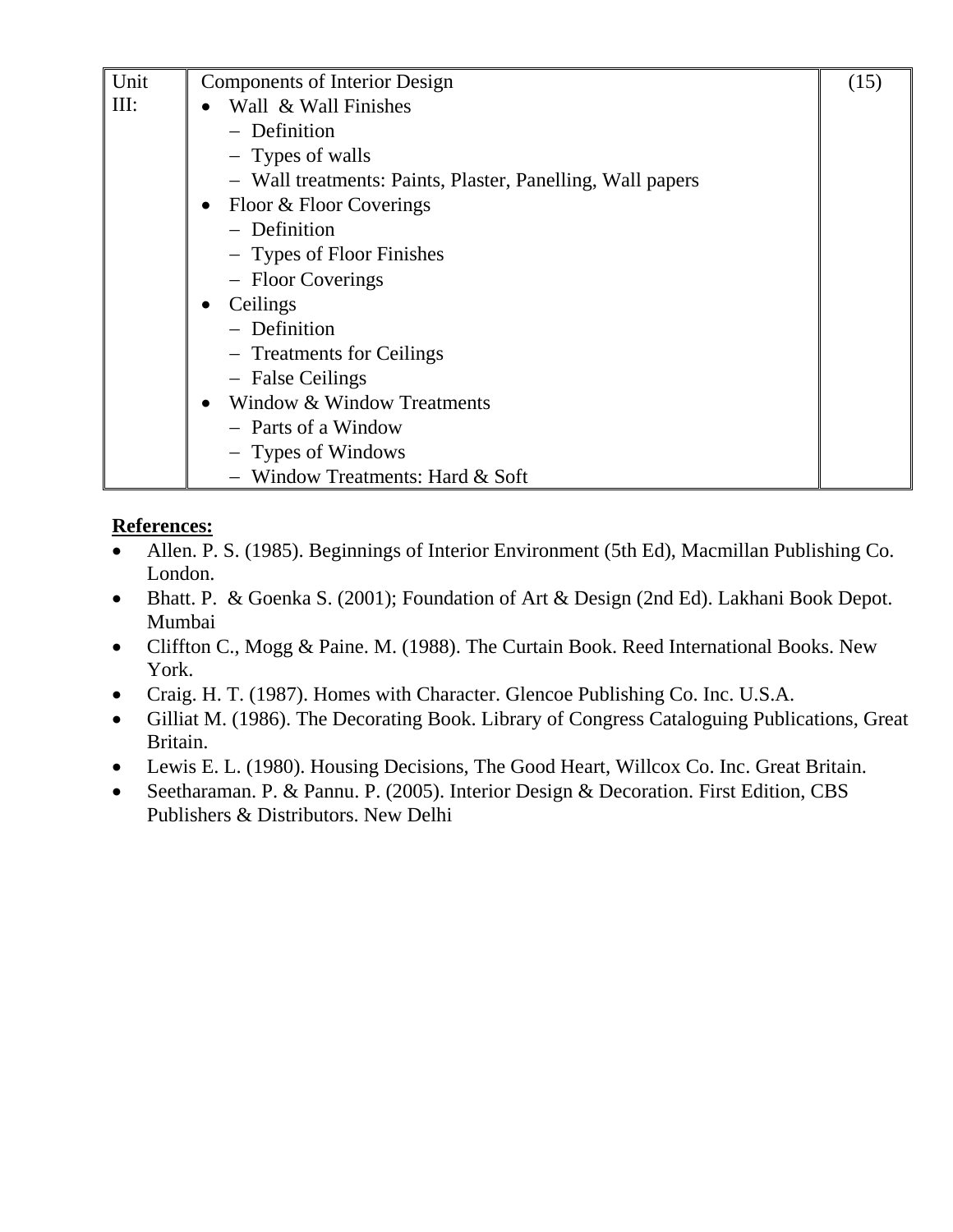## **Part B: CONSUMER EDUCATION**

### **Objectives:** No. of Credits: 1

- 1. To highlight the importance of Consumer Education
- 2. To increase awareness in the students about the malpractices prevalent in the Market.
- 3. To empower students with the knowledge of Consumer Rights and Responsibilities

| <b>Course Content:</b> | 10 cmpower statemes when the Knowledge<br>$\mathbf{v}$ of Companion $\mathbf{m}$ | <b>Lectures</b> |
|------------------------|----------------------------------------------------------------------------------|-----------------|
| Unit I:                | <b>Problems of Indian Consumers</b>                                              | (15)            |
|                        | Common problems<br>$\bullet$                                                     |                 |
|                        | Weights & Measures                                                               |                 |
|                        | <b>Food Adulteration</b><br>$\bullet$                                            |                 |
|                        | Fake products                                                                    |                 |
|                        | Misleading Advertisements<br>$\bullet$                                           |                 |
| Unit II:               | Legal Issues & Redressal : Laws & Legislations:                                  | (15)            |
|                        | <b>Consumwer Protection Act</b>                                                  |                 |
|                        | Drugs & Magic Remedies Act<br>$\bullet$                                          |                 |
|                        | <b>Environment Protection Act</b><br>$\bullet$                                   |                 |
|                        | <b>Right to Information Act</b><br>$\bullet$                                     |                 |
|                        | <b>Bureau of Indian Standards Act</b><br>$\bullet$                               |                 |
|                        | <b>MRTP</b> Act<br>$\bullet$                                                     |                 |
|                        | <b>AgMark Act</b><br>$\bullet$                                                   |                 |
|                        | Prevention of Food Adulteration Act<br>$\bullet$                                 |                 |
|                        | Standards of Weights and Measures Act<br>$\bullet$                               |                 |
|                        | <b>Redressal</b>                                                                 |                 |
|                        | Redressal procedures                                                             |                 |
|                        | - How to Complain                                                                |                 |
|                        | - Where to complain                                                              |                 |
|                        | - Consumer Courts                                                                |                 |
|                        | - Case Studies                                                                   |                 |
|                        | <b>Consumer Organizations</b><br>$\bullet$                                       |                 |
|                        | - CGSI                                                                           |                 |
|                        | $- MGP$                                                                          |                 |
|                        | <b>CRRC</b>                                                                      |                 |
|                        | <b>CFBP</b>                                                                      |                 |

#### **References:**

- Sherlekar S.A. (1990) Trade Practices & Consumerism, Bombay Himalaya Publishing House
- Sethi M. and Seetharaman P. (1994). Consumerism A growing concept, New Delhi, Phoenix Publishing House
- Kumar N. (1999) Consumer Protection in India. New Delhi, Himalaya Publishing House
- Meller R.L. and Staffrod A.D. (2001). Economic Issues for Consumers, California, Belmond Woodworth Publishers
- Sarkar A. (1989). Problems of Consumers in Modern India. Discovery Publishing House, Mumbai
- Antony M.J. (1990) Consumer Rights, Hind Pocket Books, New Delhi
- Stock M. & Harrison F. (1990) The consumer's Handbook
- Hennerwood Publications, Great Britain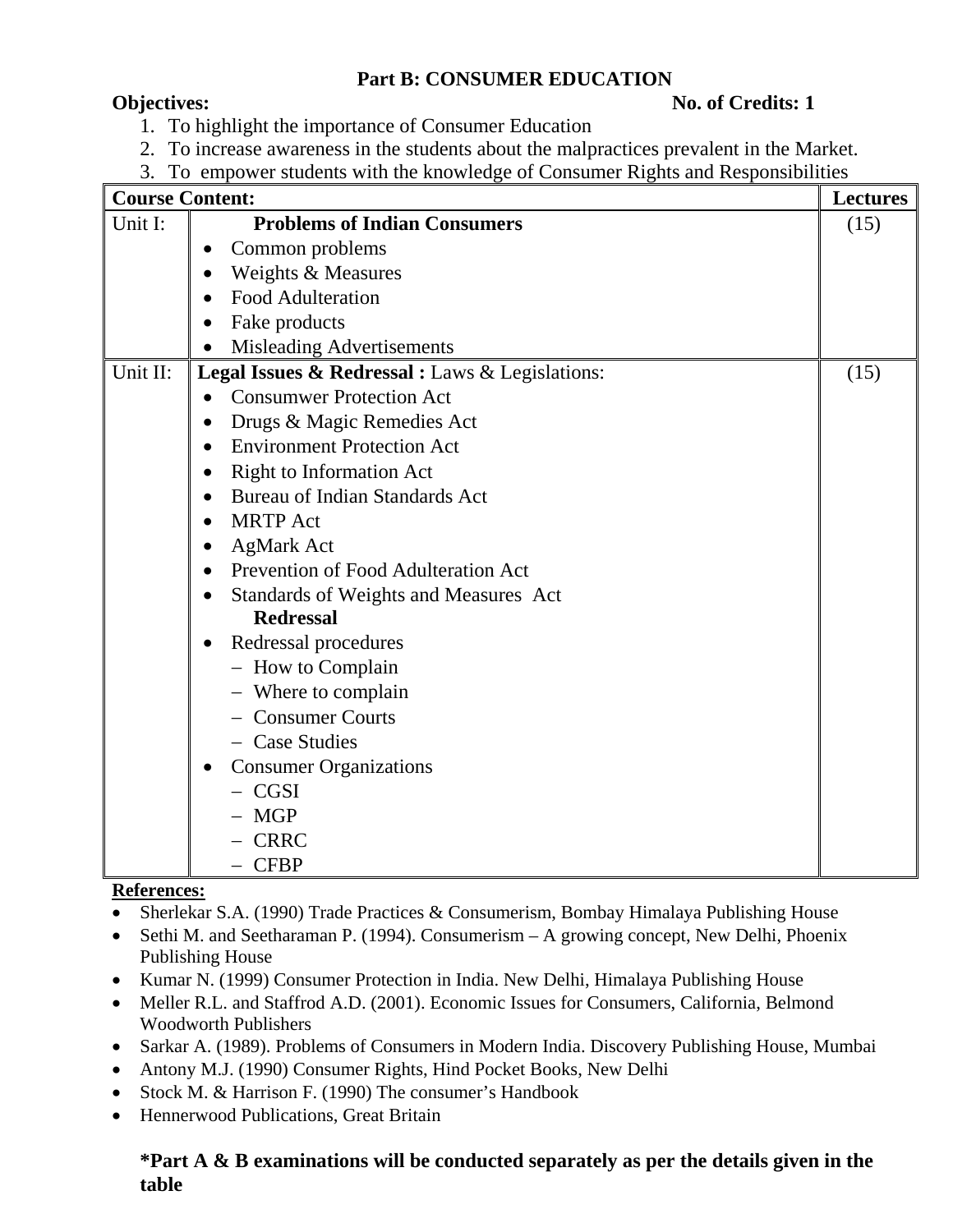|                | Course Code   Title of the Paper | Lectures/week |     | Marks allotted   Credits for the paper |
|----------------|----------------------------------|---------------|-----|----------------------------------------|
| <b>USHS205</b> | <b>Foundation</b><br>Course      |               | 100 |                                        |

## **FOUNDATION COURSE**

## **No. of Credits: 2**

## **Objectives:**

- 5. To facilitate students reading, comprehensive skills and vocabulary development.
- 6. To develop a sense of professional etiquette in the students.
- 7. To facilitate the development of values in students that will enable them to become better human beings.
- 8. To encourage personal, familial, community and professional value-grounding in students.

| <b>Course Content:</b> |                                                                                                                                                                                                                                                                              | <b>Lectures</b> |
|------------------------|------------------------------------------------------------------------------------------------------------------------------------------------------------------------------------------------------------------------------------------------------------------------------|-----------------|
| Unit I:                | Values for Human Excellence: Part II<br>Professional values<br>a.<br>b.<br>Professional etiquette<br>• Definition of and need for professional etiquette<br>• Aspects of professional etiquette (punctuality, regularity, honoring<br>appointments, and meetings, dress code | 15              |
| Unit II:               | Values for human Excellence: Part III<br>Personal values                                                                                                                                                                                                                     | 15              |
| Unit III               | Value System of our great personalities                                                                                                                                                                                                                                      | 15              |

## **References:**

M. Pia Nazareth rjm & Maria E. Waples. Personal values All India Association of catholic schools, 28 CBSI centre, Ashok place, New Delhi – 110001.

Mani Jacob, J. Dinakaralal, Reny Jacob, Resource book of value education. Institute of value education. National Council of education research and training.

Asha Bhatnagar. The journal of value education. National council of research and training.

Alder, R.B. & Rodman, G (2000). Understanding human communication. ( $7<sup>th</sup>$  Ed.) New York: Harcourt College

Charles, E. (1999). Value education today – A manual for teachers. Mumbai St. Xavier's Institute of Education Society.

Daniel, J. & Selvamony, N. (1990). Value education today: Explorations in social ethics. Madras; Madras Christian College.

Reader's Digest (1997) Write better, speak better. New York Reader's Digest Association.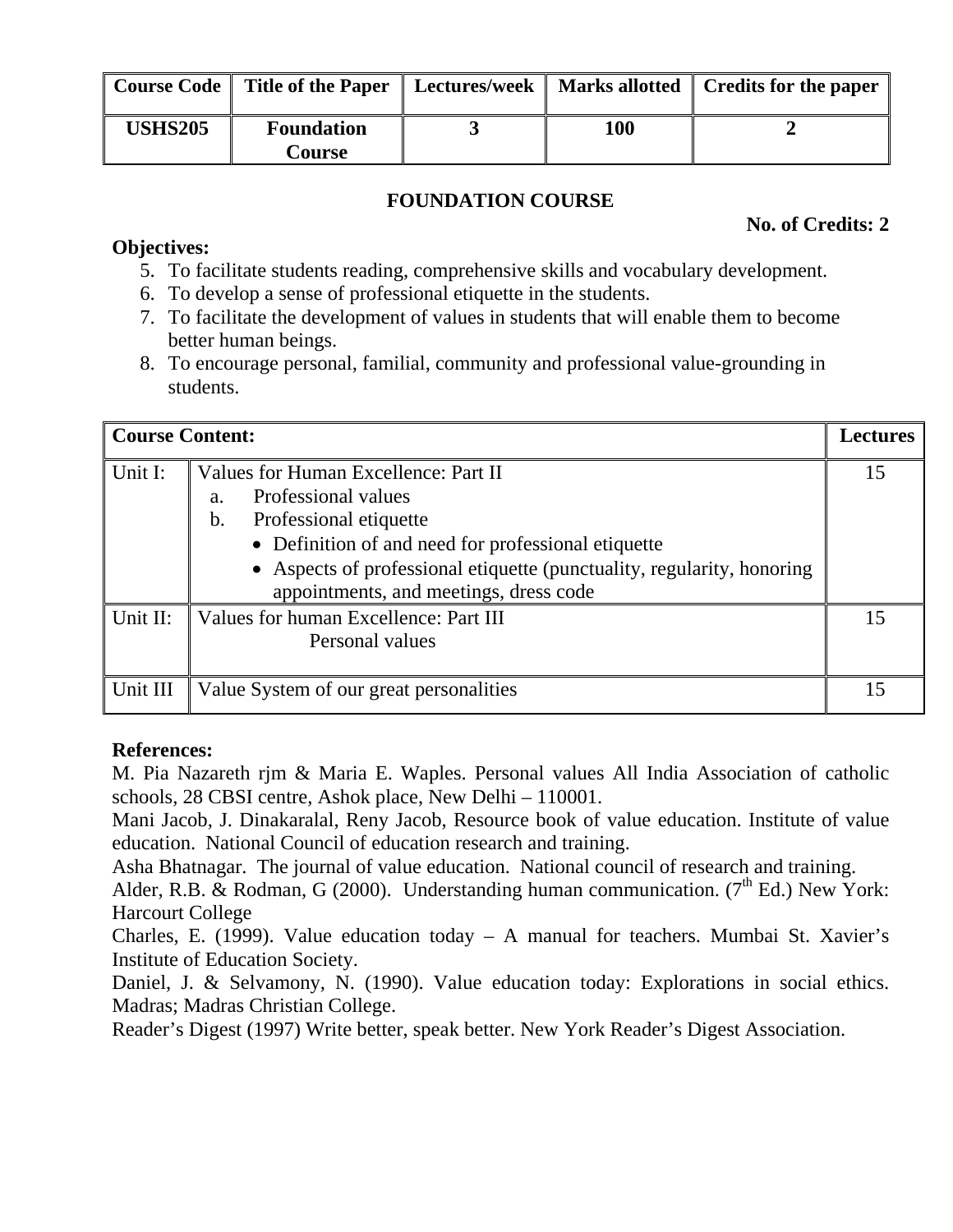| <b>Course Code</b> |        | <b>Title of the Paper</b>                   | Lectures/week | <b>Marks</b><br>allotted | <b>Credits for</b><br>the paper |
|--------------------|--------|---------------------------------------------|---------------|--------------------------|---------------------------------|
| <b>USHSP201</b>    | Part A | <b>Food Science</b><br>(Practical)          |               | 50                       |                                 |
|                    | Part B | <b>Principles of<br/>Design (Practical)</b> |               | 50                       |                                 |

## **Part A: FOOD SCIENCE (Practical)**

## **No. of Credits: 2**

**Objectives:** 

To familiarize the students with

- 1. Common ingredients, devices and equipments and their functionality available for food preparation.
- 2. Different cooking methods and techniques used while food preparation.
- 3. Principles involved during preparation of different foods and their application
- 4. Concept of food quality.

| <b>Course Content:</b> |                                                                           |    |  |  |
|------------------------|---------------------------------------------------------------------------|----|--|--|
| Unit I:                | <b>Experimental Cookery</b>                                               |    |  |  |
|                        | Introduction to different terms, equipments and methods used<br>$\bullet$ |    |  |  |
|                        | in cookery                                                                |    |  |  |
|                        | Sugar cookery                                                             |    |  |  |
|                        | • Factors affecting fat absorption                                        |    |  |  |
| Unit II:               | • Starch Cookery                                                          | 15 |  |  |
|                        | • Gluten formation                                                        |    |  |  |
| Unit III               | • Gel formation                                                           | 15 |  |  |
|                        | Protein gelation, denaturation and coagulation                            |    |  |  |
|                        | Egg cookery                                                               |    |  |  |

#### **References:**

Jamesen, K. (1998). Food Science laboratory manual New Jersey. Prentice Hall. Inc.

Mcwilliams, M. (1984). Experimental foods laboratory manual. New Delhi: Surjeet Publication.

Mcwilliams, M. (1997). Foods experimental perspective.  $(3<sup>rd</sup> Ed.)$  New Jersey. Merill/Prentice Hall.

Sethi, M and Rao, S.E. (2001). Food science experiments and applications. New Delhi. CBS Publishers and Distributors.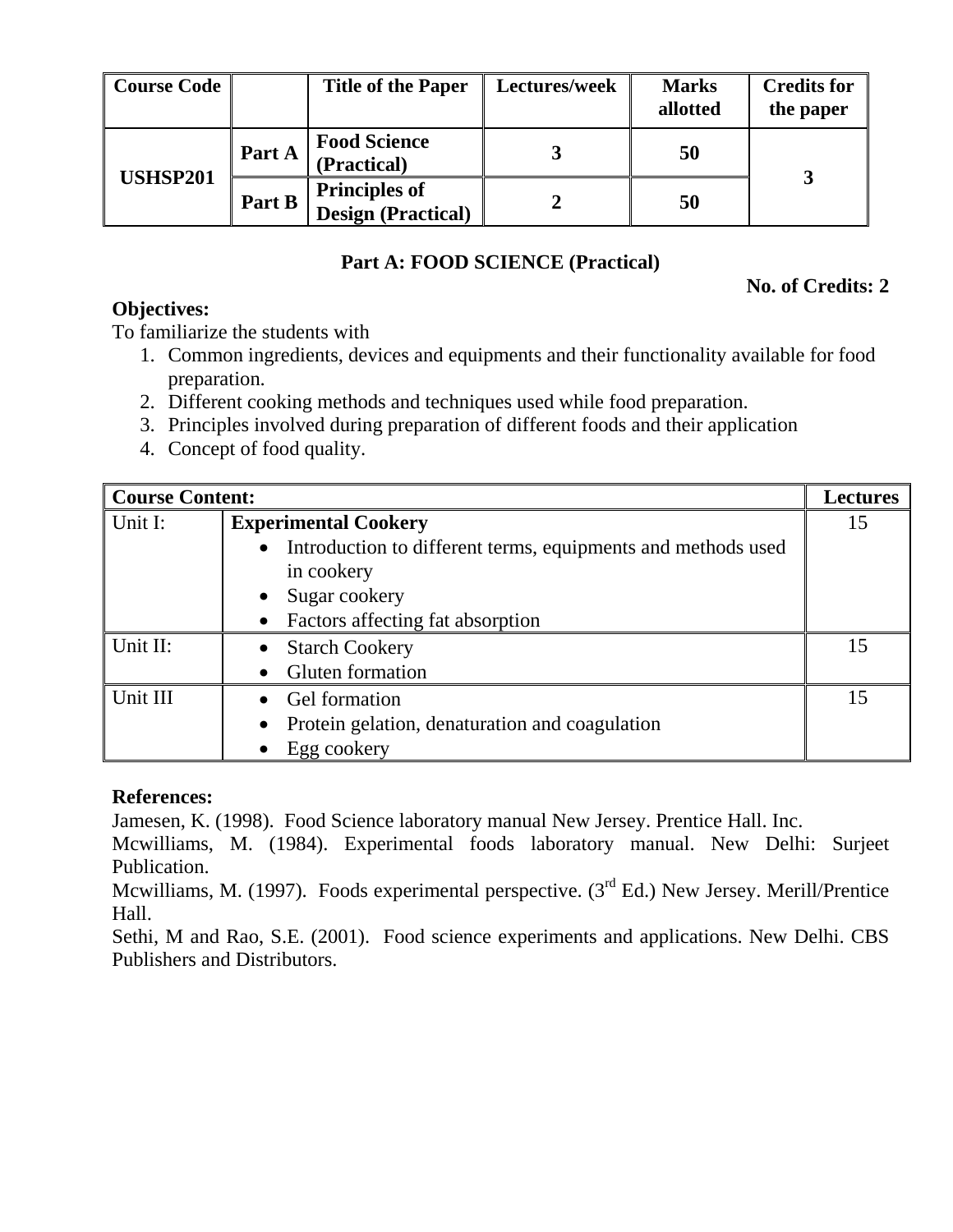## **Part B: PRINCIPLES OF DESIGN (Practical)**

**Objective:** No. of Credits: 1

To enable students to apply the basic principles of Art & Design in various fields such as Interior Design and Textile Design.

| <b>Course Content:</b> |                                                                             |    |
|------------------------|-----------------------------------------------------------------------------|----|
| Unit I:                | <b>Gift Wrapping</b>                                                        | 15 |
|                        | Selection of Gift wrappers: Readymade / Handmade<br>$\bullet$               |    |
|                        | Wrapping of gifts: Rectangular/Square, Cylindrical, Round,<br>$\bullet$     |    |
|                        | Irregular boxes                                                             |    |
|                        | Ribbon tying & Bows<br>$\bullet$                                            |    |
|                        | Envelope making<br>$\bullet$                                                |    |
| Unit II:               | Lettering                                                                   | 15 |
|                        | <b>Basics of Lettering</b><br>$\bullet$                                     |    |
|                        | Consistent Alphabets & Numerals<br>$\bullet$                                |    |
|                        | Spacing: Optical & Mechanical<br>$\bullet$                                  |    |
|                        | <b>Simple Applications of the Principles of Design</b>                      |    |
|                        | Interior Design: Décor, Flower Arrangements, Floor Decoration,<br>$\bullet$ |    |
|                        | Furniture Design, Landscape Design                                          |    |
|                        | <b>Room Accessories</b><br>$\bullet$                                        |    |

## **References:**

- Craig. H. T. (1987). Homes with Character. Glencoe Publishing Co. Inc. U.S.A.
- Damhorst. M. L., Miller. K. A. & Michelman. S. O. (2001). The meaning of Dress. Fairchild Publishing . New York.
- Diane. T. & Cassidy T. (2005). Colour Forecasting. Blackwell Publishing Co. Great Britain.
- Gill. R. W. (1994). Rendering with Pen & Ink. Thames & Hudson Ltd. London.
- Hauser. P. W. (1994). Greeting Card & Gift Wrap. North Light Books, Ohio.
- Hendy J. (1997). Balconies & Roof Gardens. New Holland Publishers (UK) Ltd. U.K.
- Hiney. I. M. (1998). Fabric Covered Boxes. Sterling Publishing Co. Inc. New York.
- Lehri. R. M. (1999) Folk Designs & Motifs from India. Dover Publications Inc. New York.
- Sheen. J. (1992). Flower Crafts. Salamander Books Ltd. New York.
- Smith. A. (1995). Big book of Paper Craft. Usborne Publishing Ltd. England.
- Wilson. J. (2005). Handbook of Textile Design Principles, Processes & Practice. Woodhead Publishing Ltd. England.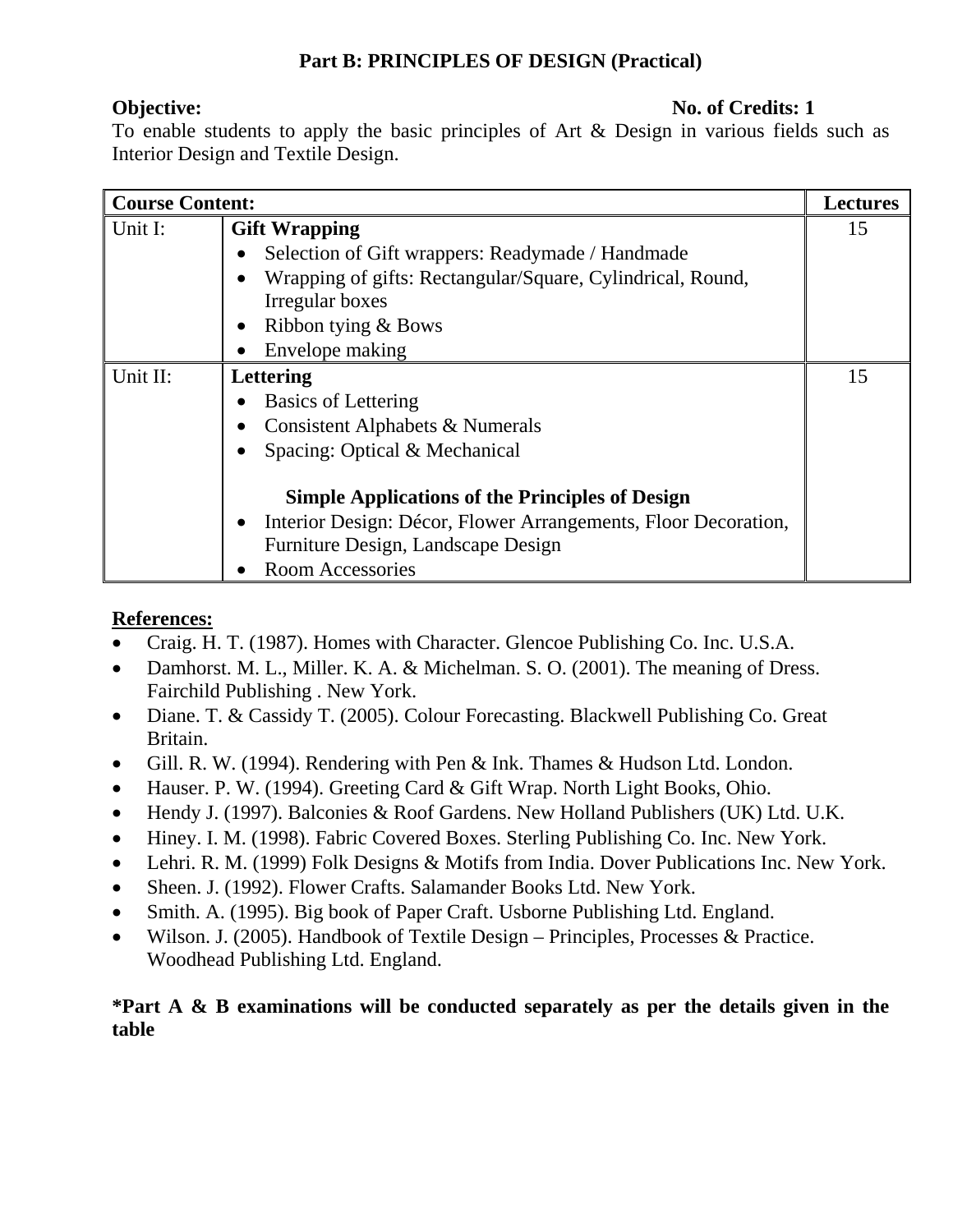| Course Code     | <b>Title of the Paper</b>                 |    | Lectures/week   Marks allotted   Credits for the paper |
|-----------------|-------------------------------------------|----|--------------------------------------------------------|
| <b>USHSP202</b> | Children's<br><b>Clothing (Practical)</b> | 50 |                                                        |

## **CHILDREN'S CLOTHING (Practical)**

**No. of Credits: 2** 

### **Objectives:**

- 1. To create interest in the subject by application of fundamentals of clothing.
- 2. To introduce basic pattern drafting.
- 3. To introduce the principles of clothing construction.

| <b>Course Content:</b> |                                                                      | <b>Lectures</b> |
|------------------------|----------------------------------------------------------------------|-----------------|
| Unit I                 | <b>Fundamentals</b>                                                  | 15              |
|                        | a. Piping $(2)$                                                      |                 |
|                        | b. Facing $(2/4)$                                                    |                 |
|                        | c. Fasteners                                                         |                 |
| Unit II                | A. Shorts: Drafting and garment construction                         | 15              |
|                        | B. Baby knicker: drafting and garment construction                   |                 |
|                        | C. Apron with patch pocket and pin tucks: Drafting and garment       |                 |
|                        | construction                                                         |                 |
| Unit III               | Baby Frock with gathers, yoke and puff sleeves: drafting and garment | 15              |
|                        | construction                                                         |                 |

\*Journal: Drafting of flat pattern construction of the garments and stitched fundamentals

## **References:**

Claire B. (1981). *The complete book of sewing short cuts*, New York: Sterling Publishing Co. Inc.

Cream, P. & Shillong, C. (1996). *The complete book of sewing*, London: Dorling Kindersley Ltd.

Cunningham G. (1969). *Singers sewing book*, New York: Singer Co. Ltd.

Dunn, L., Bailey, A. & Draper, W. (1970). *Steps in clothing skills*. Illinois: Chas A. Bennett. Co. Inc.

Gardiner, W. (2003). *Encyclopedia of sewing techniques*, Kent: Search Presshold.

Jewel, R. (2000). *Encyclopedia of dress making.* (1<sup>st</sup> Ed.) New Delhi: A.P.H. Publishing Corporation.

McCall`s. (1964). *Sewing in colour*. London: The Hamlyn Publishing Group Ltd.

Reader's Digest (1993). *Step by step guide: Sewing and knitting*, Auckland: Reader's Digest.

Zarapkar, T. (1981). *Zarapkar system of cutting*, Mumbai: Zarapkar Tailoring College.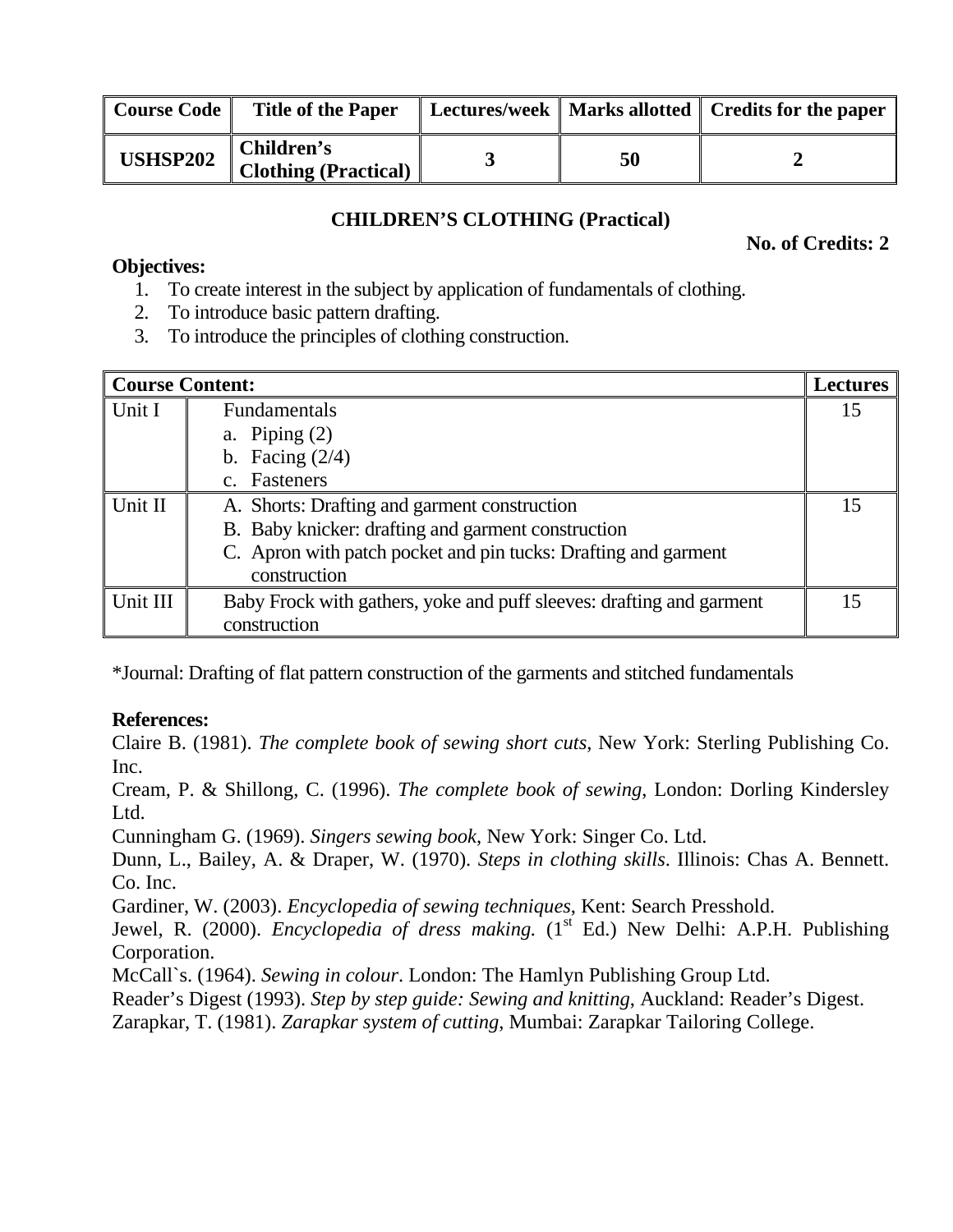### **F.Y.B.Sc. (Home Science) Scheme of Examination SEMESTER I**

| <b>COURSE</b>   | <b>TITLE</b>                                         | Internal     | University / | Total        | University/    |
|-----------------|------------------------------------------------------|--------------|--------------|--------------|----------------|
| <b>CODE</b>     |                                                      | Examination  | External     | <b>Marks</b> | External       |
|                 |                                                      | <b>Marks</b> | Examination  |              | Examination    |
|                 |                                                      |              | <b>Marks</b> |              | Time (Hours)   |
| <b>USHS101</b>  | <b>Basic Nutrition</b>                               | 30           | $45*$        | 75           | $1\frac{1}{2}$ |
|                 | Food Science                                         | 40           | $60*$        | 100          | $\overline{2}$ |
| <b>USHS102</b>  | Fibre to Fabric                                      | 40           | $60*$        | 100          | $\overline{2}$ |
|                 | Psychology of Clothing                               | 30           | $45*$        | 75           | $1\frac{1}{2}$ |
| <b>USHS103</b>  | <b>Child Development</b>                             | 40           | $60*$        | 100          | $\overline{2}$ |
|                 | <b>Adolescent Development</b>                        | 40           | $60*$        | 100          | $\overline{2}$ |
| <b>USHS104</b>  | Principles of Design                                 | 40           | $60*$        | 100          | $\overline{2}$ |
|                 | <b>Consumer Education</b>                            | 30           | $45*$        | 75           | $1\frac{1}{2}$ |
| <b>USHS105</b>  | <b>Foundation Course</b><br>$\overline{\phantom{0}}$ | 40           | 60           | 100          | $\overline{2}$ |
|                 | <b>Computer Application</b>                          | 20           | 30           | 50           |                |
|                 | (Value Added)                                        |              |              |              |                |
| USHSP101        | Group I:                                             |              |              |              |                |
|                 | - Food Science                                       | 20           | 30           | 50           |                |
|                 | - Principles of Design                               | 20           | 30           | 50           |                |
| <b>USHSP102</b> | Group II:                                            |              |              |              |                |
|                 | Children's Clothing                                  | 20           | 30           | 50           |                |

## **SEMESTER II**

| <b>COURSE</b><br><b>CODE</b> | <b>TITLE</b>                  | Internal<br>Examination | University /<br>External | Total<br><b>Marks</b> | University/<br>External |
|------------------------------|-------------------------------|-------------------------|--------------------------|-----------------------|-------------------------|
|                              |                               | <b>Marks</b>            | Examination              |                       | Examination             |
|                              |                               |                         | <b>Marks</b>             |                       | Time (Hours)            |
| <b>USHS201</b>               | <b>Basic Nutrition</b>        | 30                      | $45*$                    | 75                    | $1\frac{1}{2}$          |
|                              | Food Science                  | 40                      | $60*$                    | 100                   | $\overline{2}$          |
| <b>USHS202</b>               | Fibre to Fabric               | 40                      | $60*$                    | 100                   | $\overline{2}$          |
|                              | Psychology of Clothing        | 30                      | $45*$                    | 75                    | $1\frac{1}{2}$          |
| <b>USHS203</b>               | <b>Child Development</b>      | 40                      | $60*$                    | 100                   | $\overline{2}$          |
|                              | <b>Adolescent Development</b> | 40                      | $60*$                    | 100                   | $\overline{2}$          |
| <b>USHS204</b>               | Principles of Design          | 40                      | $60*$                    | 100                   | $\overline{2}$          |
|                              | <b>Consumer Education</b>     | 30                      | $45*$                    | 75                    | $1\frac{1}{2}$          |
| <b>USHS205</b>               | - Foundation Course           | 40                      | 60                       | 100                   | $\overline{2}$          |
| <b>USHSP201</b>              | Group I:                      |                         |                          |                       |                         |
|                              | - Food Science                | 20                      | 30                       | 50                    |                         |
|                              | - Principles of Design        | 20                      | 30                       | 50                    |                         |
| <b>USHSP202</b>              | Group II:                     |                         |                          |                       |                         |
|                              | Children's Clothing           | 20                      | 30                       | 50                    |                         |

**\* Examination to be conducted by the University**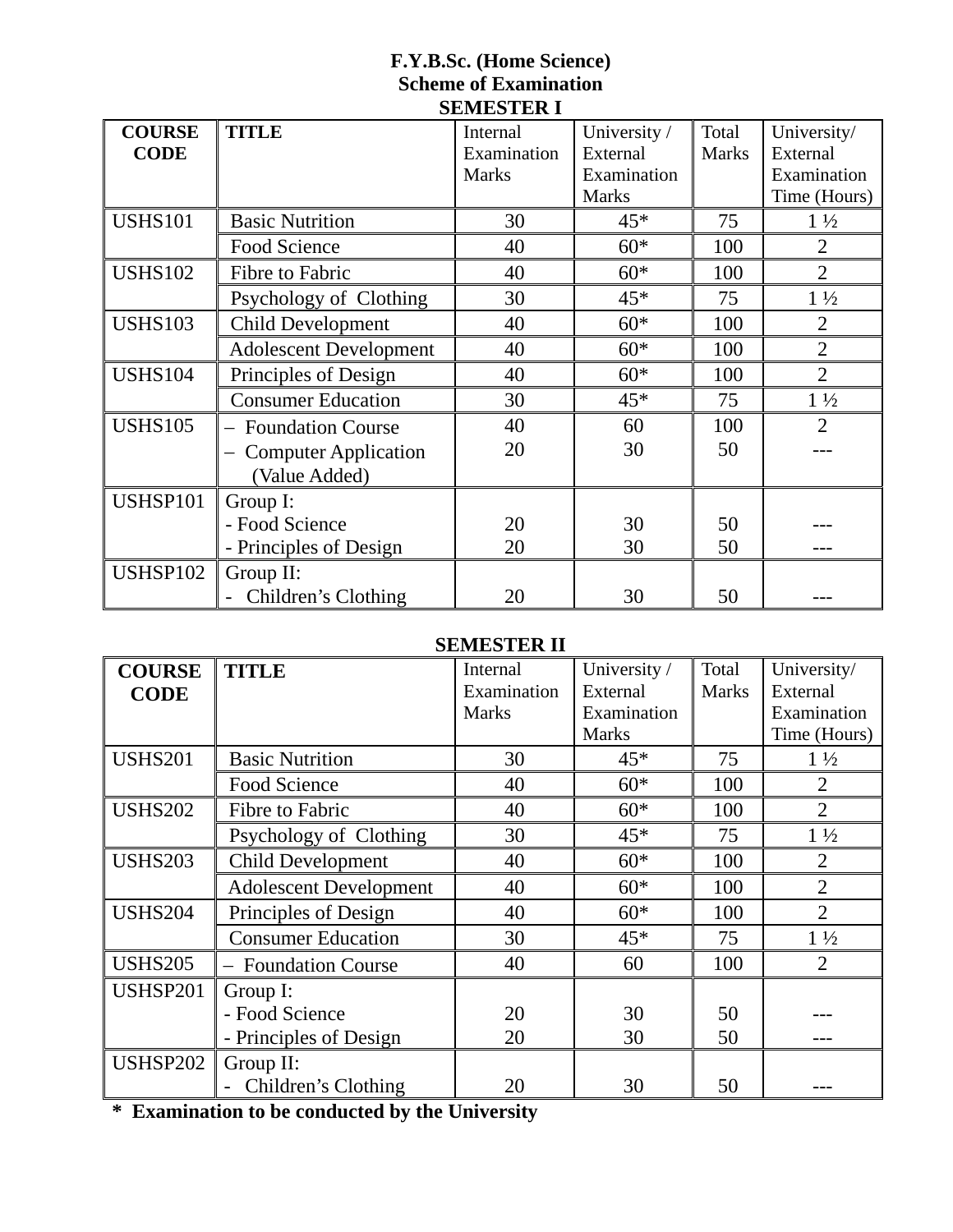## **Scheme of Examination**

The performance of the learners shall be evaluated into two parts. The learner's performance shall be assessed by Internal Assessment with 40% marks in the first part by conducting the Semester End Examinations with 60% marks in the second part. The allocation of marks for the Internal Assessment and Semester End Examinations are as shown below:-

## **( a ) Internal assessment**

## **i)Theory 40 %**

|                | <b>Sr.</b> No Evaluation type                                                                                                                         | <b>Marks</b>   |
|----------------|-------------------------------------------------------------------------------------------------------------------------------------------------------|----------------|
|                | Two Assignments/Case study/Project                                                                                                                    | 20             |
| 2              | One class Test (multiple choice questions objective)                                                                                                  | 10             |
| 3              | Active participation in routine class instructional deliveries (case<br>studies/seminars//presentation)                                               | 05             |
| $\overline{4}$ | Overall conduct as a responsible student, mannerism and articulation<br>and exhibit of leadership qualities in organizing related academic<br>actives | 0 <sub>5</sub> |

## **ii) Practicals 40%**

| Sr. No Evaluation type                                                                                |  |
|-------------------------------------------------------------------------------------------------------|--|
| Two best practicals based on practical skill/demo experiments, error<br>calculations, graph plotting. |  |
| Journal                                                                                               |  |
| Viva                                                                                                  |  |

## **( b ) External Theory examination 60 %**

## i) **Duration** –

- The examinations for two unit courses (with external examination of 45 marks) shall be of 1 ½ hours duration for each paper.
- The examinations for three unit courses (with external examination of 60 marks) shall be of 2 hours duration for each paper.

## ii) **Theory Question Paper Pattern**:- **External examination of 45 marks (two unit courses)**

- There shall be three questions each of 15 marks. On each unit there will be one question and the third question will be based on the entire syllabus.
- All questions shall be compulsory with internal choice within the questions. (Each question will be of 20 to 23 marks with options.)
- Questions may be subdivided into sub-questions a, b, c... and the allocation of marks depend on the weightage of the topic.